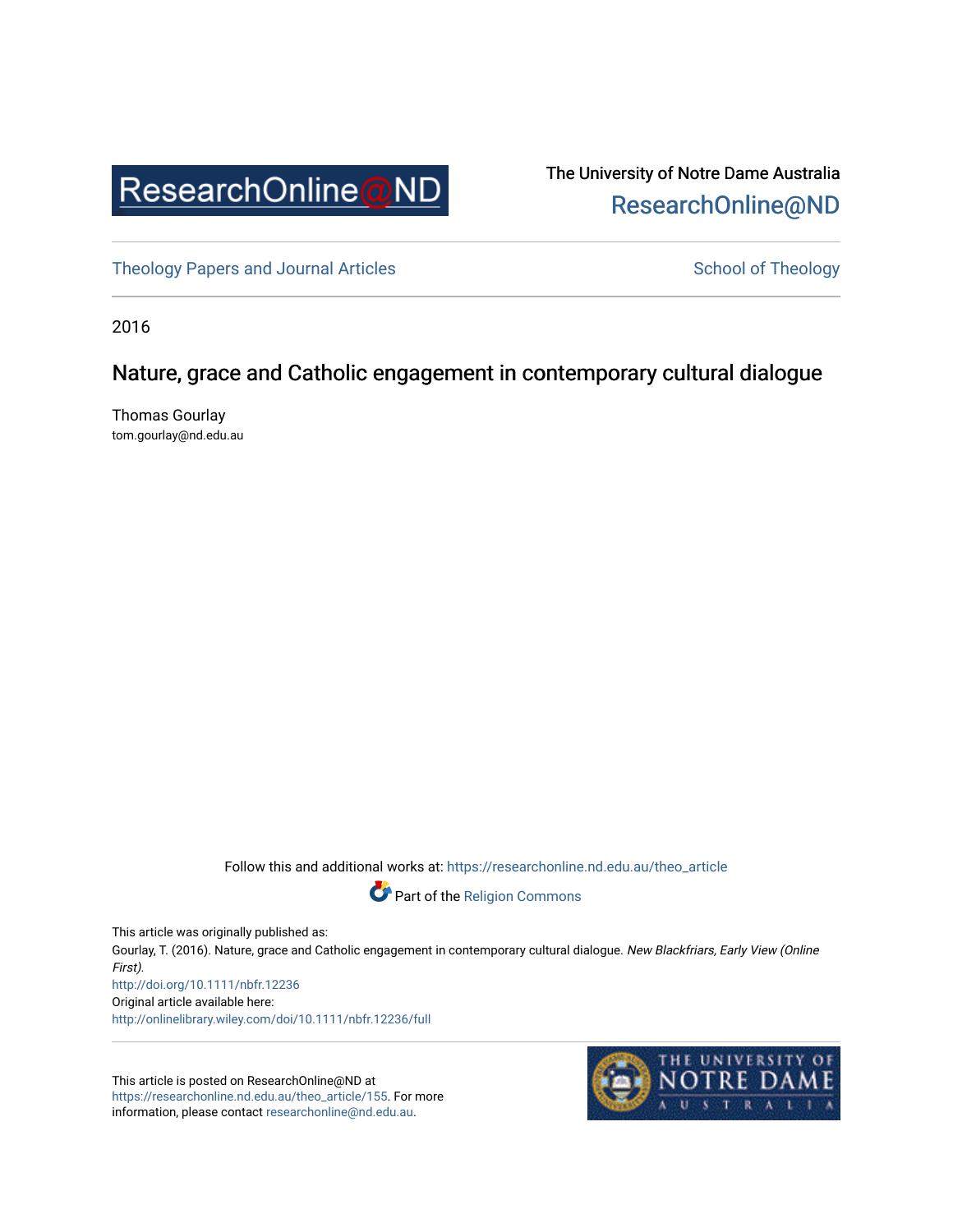This is the peer reviewed version of the following article:

Gourlay, Thomas V. (2016). Nature, grace and Catholic engagement in contemporary cultural dialogue. *New Blackfriars ,* Early View (Online First). doi: 10.1111/nbfr.12236

which has been published in final form at http://onlinelibrary.wiley.com/doi/10.1111/nbfr.12236/full

This article may be used for non-commercial purposes in accordance with Wiley Terms and Conditions for self-archiving.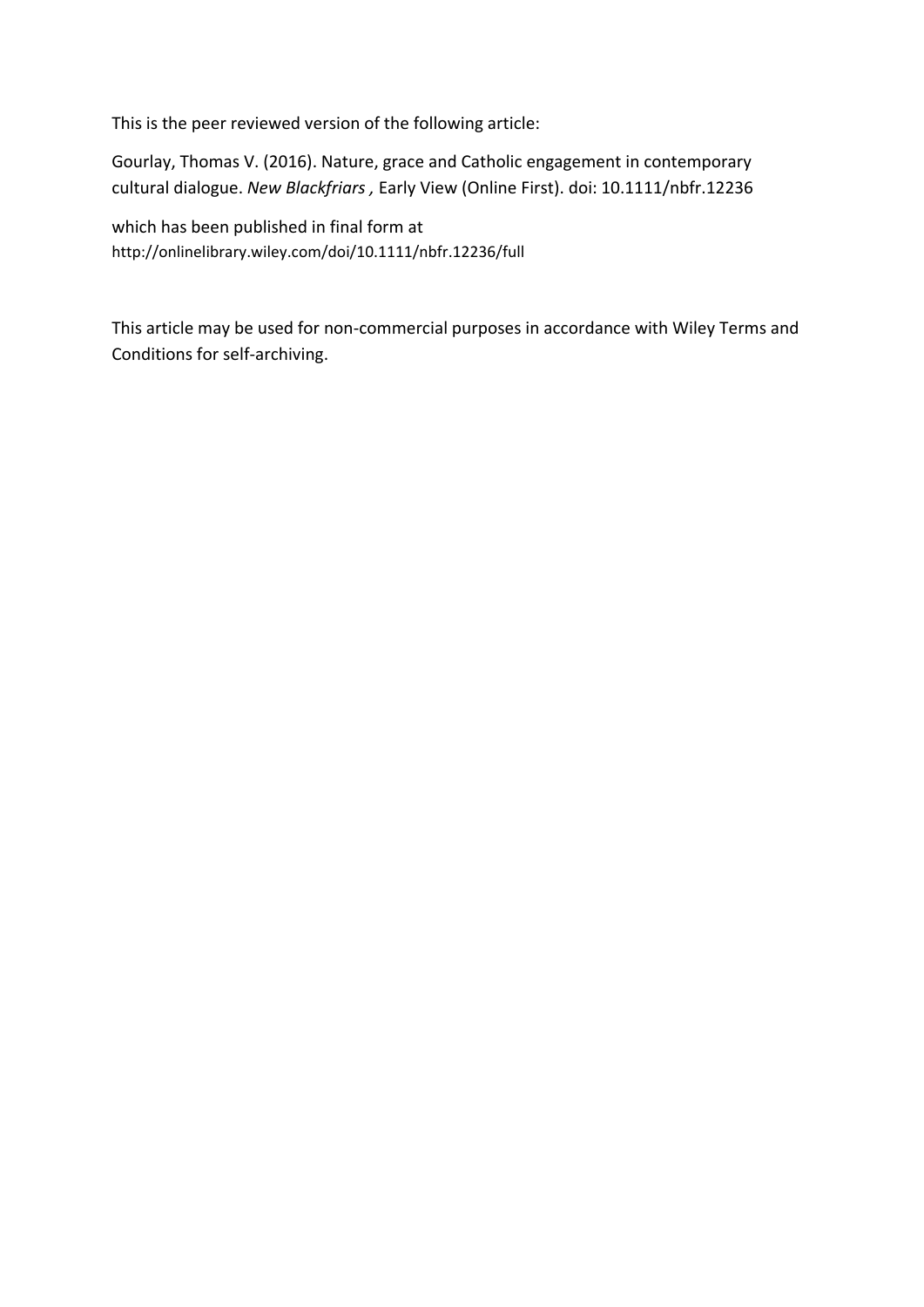#### NATURE, GRACE AND CATHOLIC ENGAGEMENT IN CONTEMPORARY CULTURAL DIALOGUE

Nothing is due to anyone, except on account of something already given to him gratuitously by God $\frac{11}{2}$ 

Within contemporary Western secular society the notion of a natural human desire for supernatural fulfilment is not something considered in public discussion, and any attempt to bring it into consideration is often viewed as an attempt to proselytise. According to Louis Dupré, it was only around the fourteenth century that this became the case. Prior to this time, 'most Christian, Jewish and Muslim philosophers, as well as several ancient ones accepted the existence of such a desire.'<sup>[\[2\]](https://mc.manuscriptcentral.com/LongRequest/nbfr?DOWNLOAD=TRUE&PARAMS=xik_48Ar8GWWAKdkRJ6FC9esEBPZf1oUUrQLAyALRS1asepr42wNmhSVpBVTVvnt4DCmKYGzBJReWCapMGZAf1SEptMiis4nqmfWttMLiDrnvrb1P5gppVLV1ZHMubhHqPhm4Z6MXF6H9HvA2Mkg4CUur1QHaf64Ckh4XRRcXLg8UDHSYL7HU37Y7Znq2RWydwG857ED1cDoSvU1H8rzWKay4mHJGowhDWtKNVg4ugGznWmAZ6oVj%23_ftn2)</sup> For Dupré, thinkers up to the early and high middle ages would have found it difficult to conceive of human nature, and nature in general without a 'transcendent orientation.' The rediscovery of the works of Aristotle by scholastic thinkers in the twelfth and thirteenth centuries began a loosening of the link between philosophy and theology which found its way into philosophical and theological conceptions of the human person as such. Dupré makes the assertion that the subordination of 'the finite end of Aristotle's *Ethics* to the Christian's ultimate end,' originally a subordination reverently intended to protect the gratuitousness of the supernatural order, was to be worked out over the ensuing centuries such that the result was the exact kind of irreverent worldview that such distinction and separation was thought to have protected against.<sup>[\[3\]](https://mc.manuscriptcentral.com/LongRequest/nbfr?DOWNLOAD=TRUE&PARAMS=xik_48Ar8GWWAKdkRJ6FC9esEBPZf1oUUrQLAyALRS1asepr42wNmhSVpBVTVvnt4DCmKYGzBJReWCapMGZAf1SEptMiis4nqmfWttMLiDrnvrb1P5gppVLV1ZHMubhHqPhm4Z6MXF6H9HvA2Mkg4CUur1QHaf64Ckh4XRRcXLg8UDHSYL7HU37Y7Znq2RWydwG857ED1cDoSvU1H8rzWKay4mHJGowhDWtKNVg4ugGznWmAZ6oVj%23_ftn3)</sup>

In analysing the work of Aquinas on nature and the supernatural, and the subsequent Thomistic tradition which followed through thinkers such as Cajetan (1469-1534) and Suárez (1548-1617), one can see the solidification of a dualistic mode of thinking concerning nature and the supernatural, the result of which could perhaps be called an 'unwitting fostering of the secularization of the west'.<sup>[\[4\]](https://mc.manuscriptcentral.com/LongRequest/nbfr?DOWNLOAD=TRUE&PARAMS=xik_48Ar8GWWAKdkRJ6FC9esEBPZf1oUUrQLAyALRS1asepr42wNmhSVpBVTVvnt4DCmKYGzBJReWCapMGZAf1SEptMiis4nqmfWttMLiDrnvrb1P5gppVLV1ZHMubhHqPhm4Z6MXF6H9HvA2Mkg4CUur1QHaf64Ckh4XRRcXLg8UDHSYL7HU37Y7Znq2RWydwG857ED1cDoSvU1H8rzWKay4mHJGowhDWtKNVg4ugGznWmAZ6oVj%23_ftn4)</sup> This paper will to show that, despite being somewhat ambiguous on this topic, that the conception of nature and grace presented by Aquinas is perhaps best articulated through the work of Jesuit Fr Henri de Lubac rather than that proposed by thinkers such as Cajetan, Suárez and later neo-Thomists such as Dominican Fr Reginald Garrigou-Lagrange. It will be argued that the Lubacian approach provides a much more faithful reading of Aquinas and that this reading is not only authentically Catholic, but provides a far more fruitful and evangelically potent framework for the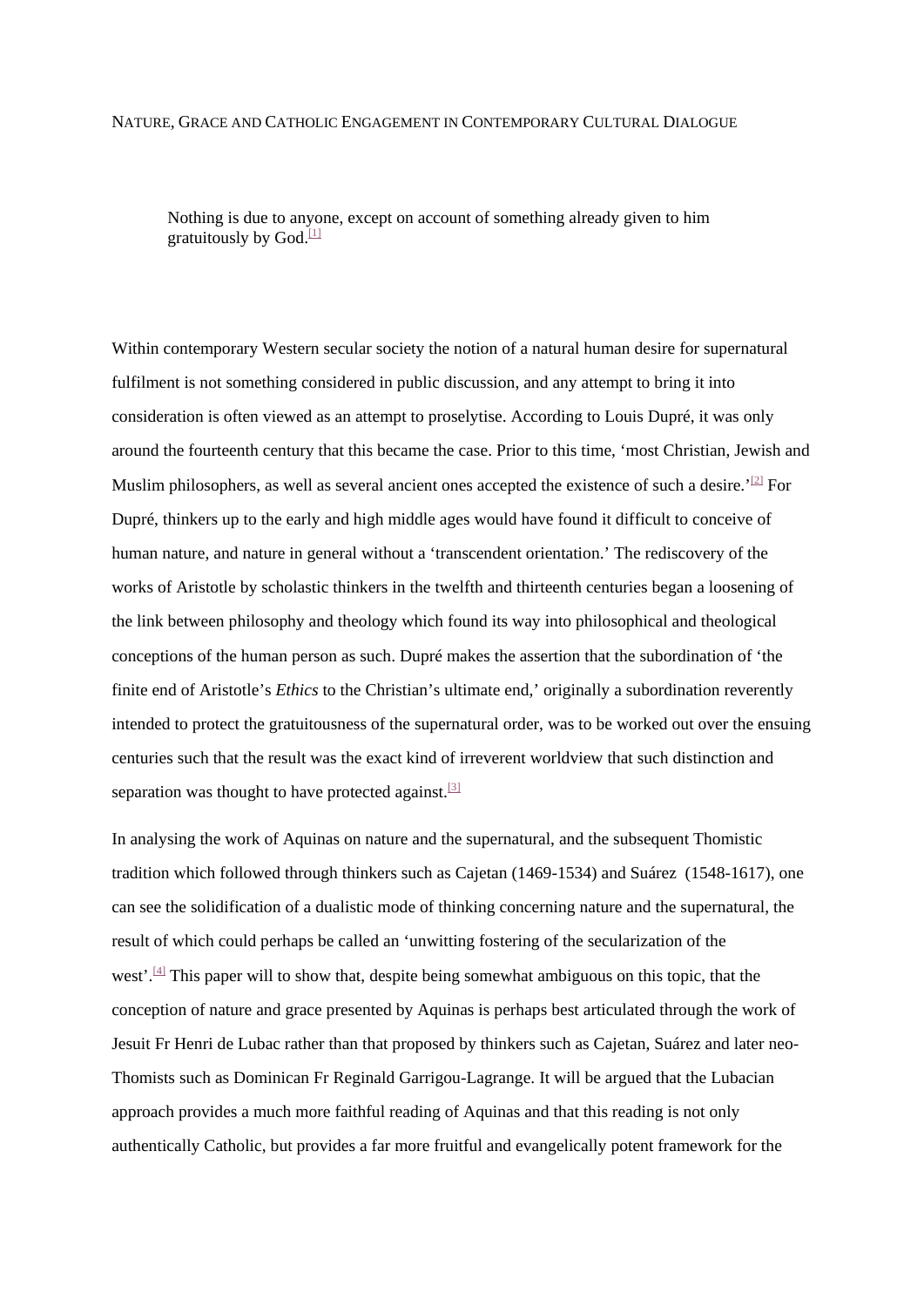Church's engagement with the world, particularly as it pertains to some of the more neuralgic issues of our day.

#### AQUINAS ON NATURE AND SUPERNATURE

In his work on the life and thought of the twelfth century Dominican Friar Preacher, *Thomas Aquinas: Faith, Reason, and Following Christ*, Frederick Christian Bauerschmidt provides a masterful treatment of the Angelic Doctor's work regarding *desiderium naturale*, the natural desire for God and the beatific vision, an issue much disputed in Catholic theological circles, particularly since the publication of Henri de Lubac's *Surnaturel* in 1946. Bauerschmidt boils the essential questions down to the following: 'In what sense do human beings have by nature a desire for God?,' and, 'Is it the case that human beings are so constituted by their creation that their nature remains unfulfilled unless they attain the vision of God?'<sup>[\[5\]](https://mc.manuscriptcentral.com/LongRequest/nbfr?DOWNLOAD=TRUE&PARAMS=xik_48Ar8GWWAKdkRJ6FC9esEBPZf1oUUrQLAyALRS1asepr42wNmhSVpBVTVvnt4DCmKYGzBJReWCapMGZAf1SEptMiis4nqmfWttMLiDrnvrb1P5gppVLV1ZHMubhHqPhm4Z6MXF6H9HvA2Mkg4CUur1QHaf64Ckh4XRRcXLg8UDHSYL7HU37Y7Znq2RWydwG857ED1cDoSvU1H8rzWKay4mHJGowhDWtKNVg4ugGznWmAZ6oVj%23_ftn5)</sup>

The significance of these questions are not simply felt in the realm of highly nuanced academic squabbling, but are of considerable importance for the Christian faith as such, particularly when the consequences of one's answers are entertained. '[I]s the vision of God something that is within the capacity of [human] nature?,' and, 'if it is something supernatural that can only be attained through God's gracious assistance – does this imply an obligation on God's part to give us assistance, lest the nature he has created be frustrated?'<sup>[\[6\]](https://mc.manuscriptcentral.com/LongRequest/nbfr?DOWNLOAD=TRUE&PARAMS=xik_48Ar8GWWAKdkRJ6FC9esEBPZf1oUUrQLAyALRS1asepr42wNmhSVpBVTVvnt4DCmKYGzBJReWCapMGZAf1SEptMiis4nqmfWttMLiDrnvrb1P5gppVLV1ZHMubhHqPhm4Z6MXF6H9HvA2Mkg4CUur1QHaf64Ckh4XRRcXLg8UDHSYL7HU37Y7Znq2RWydwG857ED1cDoSvU1H8rzWKay4mHJGowhDWtKNVg4ugGznWmAZ6oVj%23_ftn6)</sup> Theologians should rightly be concerned with this somewhat paradoxical conundrum. It seems that Thomas' most influential interpreters and commentators (i.e. Cajetan and Suárez) may have erred on the side of caution, not wanting to have concocted a theological anthropology which would leave God indebted to his creature. According to Bauerschmidt however, despite the barrels of ink which have been spilt arguing about Aquinas' own position on this topic, the work of Aquinas is itself somewhat ambiguous on these important questions.<sup>[7]</sup> What is required is a deeper analysis of both St Thomas himself and the conflicting interpretations, as even Bauerschmidt's assertion of Thomas' ambiguity is contentious in an academic climate where the whole question has been the source of renewed interest and intensified debate. St Thomas, it is well known, carries a considerable weight which both sides of the debate would no doubt be keen to claim for their own.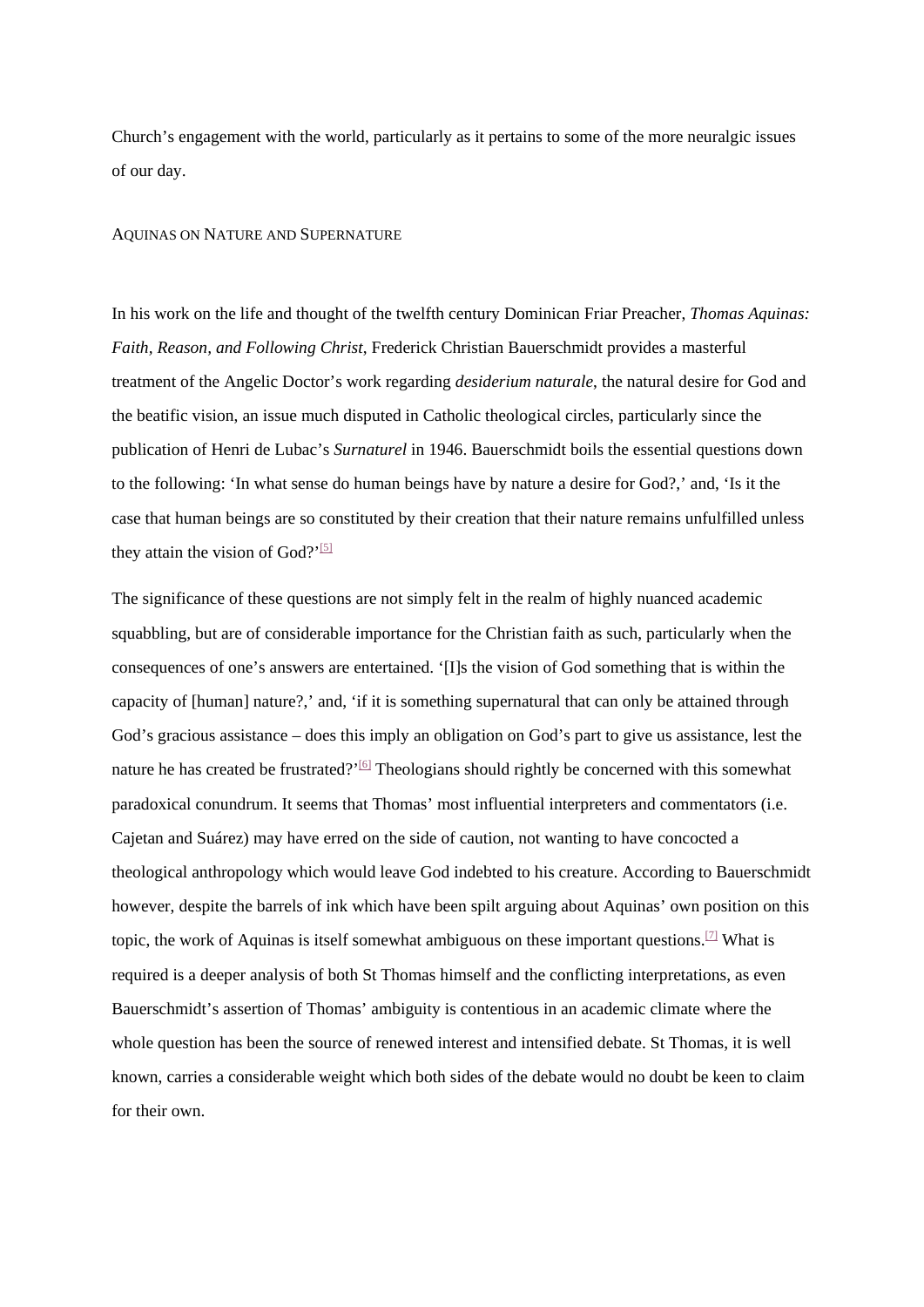Thesurge in publications concerning these questions in recent years has seen the development of thoughtful responses being articulated on both sides of the debate. Bauerschmidt characterises the two opposing camps on this debate as the 'Pure Nature' camp, what de Lubac would have termed the 'extrinsicist' position, and the 'Natural Desire' camp. The most vehement proponent of the Pure Nature faction in the twentieth century was Dominican Father Reginald Garrigou-Lagrange. More recently this argument has been taken up and furthered by scholars such as Lawrence Feingold and Steven A. Long. The 'Natural Desire' camp on the other hand, building on the work of twentiethcentury Jesuit Father, and later Cardinal, Henri de Lubac is defended and developed in contemporary scholarship in the *Communio* and *Radical Orthodoxy* circles of scholars through authors such as David L. Schindler, Tracey Rowland, and Nicholas J. Healy together with John Milbank and Aaron Riches.

# PURE NATURE AND THE *DUPLEX BEATITUDO*

The 'Pure Nature' reading of Aquinas on these questions 'underscores the distinction between our created nature and God's grace, to the degree of positing for human beings a theoretically-possible, though never historically actual, "pure nature" that is complete in itself apart from any supernatural calling by God to the beatific vision.<sup>'[\[8\]](https://mc.manuscriptcentral.com/LongRequest/nbfr?DOWNLOAD=TRUE&PARAMS=xik_48Ar8GWWAKdkRJ6FC9esEBPZf1oUUrQLAyALRS1asepr42wNmhSVpBVTVvnt4DCmKYGzBJReWCapMGZAf1SEptMiis4nqmfWttMLiDrnvrb1P5gppVLV1ZHMubhHqPhm4Z6MXF6H9HvA2Mkg4CUur1QHaf64Ckh4XRRcXLg8UDHSYL7HU37Y7Znq2RWydwG857ED1cDoSvU1H8rzWKay4mHJGowhDWtKNVg4ugGznWmAZ6oVj%23_ftn8)</sup> There is much in Aquinas' work which would seem to support the 'Pure Nature' view which posits two distinct ends of human happiness or beatitude: one natural – accessible to man without the grace of God; and, the other supernatural - reliant on the supernatural grace of God. Such a reading of Aquinas, which developed through the commentary of Cajetan and was solidified in seminary theological manuals through the influence of Suárez, seems to have held sway in the Church as 'orthodoxy' for centuries and, therefore, one must be careful to not dismiss such a claim too quickly.

Upon examination the definite distinction made by Cajetan, Suárez and their followers between nature and the supernatural, seems to be made with great piety and respect for the absolute otherness of the creator God. Aaron Riches points out that, '[t]he distinction serves, among other things, to safeguard the gratuity of the beatific end achieved in Christ: becoming a 'partaker of the divine nature' surpasses every capacity of human nature and therefore entails 'being receptive' to the divine gift upon gift of union in Jesus Christ.'<sup>[9]</sup>In order to lay adequate emphasis on the gratuitousness of God's grace, proponents of this approach posit the existence of a 'pure' nature within which 'we would still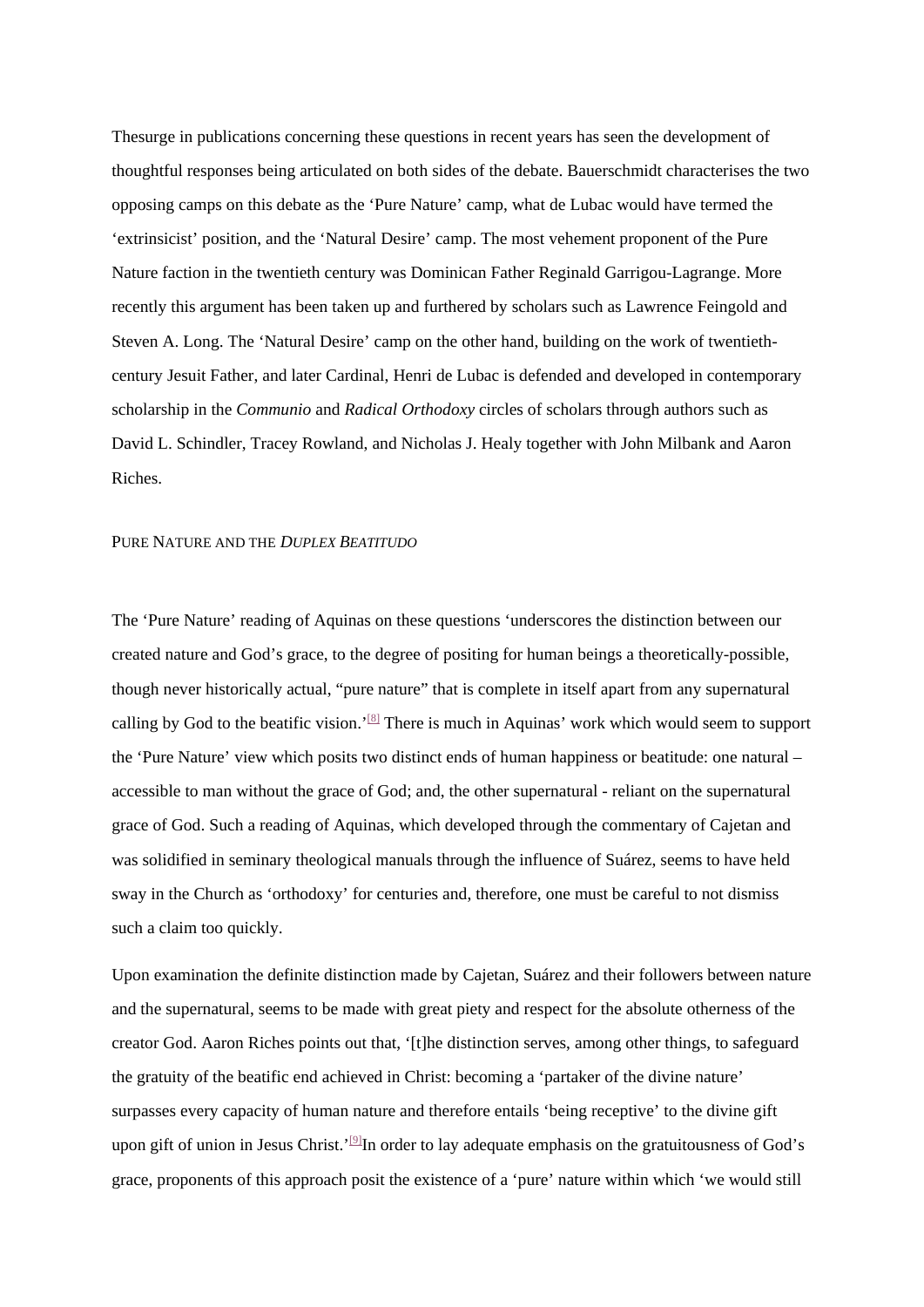have found the goal of our existence in loving God above all things, but we would have loved him as the "author of nature," not the "author of grace."'[\[10\]](https://mc.manuscriptcentral.com/LongRequest/nbfr?DOWNLOAD=TRUE&PARAMS=xik_48Ar8GWWAKdkRJ6FC9esEBPZf1oUUrQLAyALRS1asepr42wNmhSVpBVTVvnt4DCmKYGzBJReWCapMGZAf1SEptMiis4nqmfWttMLiDrnvrb1P5gppVLV1ZHMubhHqPhm4Z6MXF6H9HvA2Mkg4CUur1QHaf64Ckh4XRRcXLg8UDHSYL7HU37Y7Znq2RWydwG857ED1cDoSvU1H8rzWKay4mHJGowhDWtKNVg4ugGznWmAZ6oVj%23_ftn10)

The advocates of this 'pure nature' approach claim that there is nothing at all incongruous about the notion of a human nature that has no supernatural destiny – a claim which is certainly at odds with the tradition. As such citing Aquinas himself, they claim a two-fold end, or *telos*, of human nature.

Now man's happiness is twofold (*duplex hominis beatitudo*) . . . One is proportionate to human nature, a happiness, to wit, which man can obtain by means of his natural principles. The other is a happiness surpassing man's nature, and which man can obtain by the power of God alone, by a kind of participation of the  $G$ odhead. $\frac{[11]}{[11]}$  $\frac{[11]}{[11]}$  $\frac{[11]}{[11]}$ 

De Lubac takes issue with this reading of Aquinas pointing out that, for Thomas, a supposedly pure nature is merely a theological hypothesis, not at all to be applied practically. For de Lubac a pure nature would leave open the question of the potency of the natural desire for God, which Augustine characterises so vividly and poetically as restlessness of the heart.<sup>[12]</sup> Bauerschmidt states that, '[i]n this view, the "natural desire" for God is, seemingly, the sort of desire we would have had in a state of pure nature, as well as the sort of desire the pagan philosophers had, and which does not need divine revelation in order to be satisfied.'<sup>[\[13\]](https://mc.manuscriptcentral.com/LongRequest/nbfr?DOWNLOAD=TRUE&PARAMS=xik_48Ar8GWWAKdkRJ6FC9esEBPZf1oUUrQLAyALRS1asepr42wNmhSVpBVTVvnt4DCmKYGzBJReWCapMGZAf1SEptMiis4nqmfWttMLiDrnvrb1P5gppVLV1ZHMubhHqPhm4Z6MXF6H9HvA2Mkg4CUur1QHaf64Ckh4XRRcXLg8UDHSYL7HU37Y7Znq2RWydwG857ED1cDoSvU1H8rzWKay4mHJGowhDWtKNVg4ugGznWmAZ6oVj%23_ftn13)</sup> He characterises this understanding of human desire as not quite matching Augustine's description of a heart that is truly restless, but as 'mere "velleity",' volition in its weakest form.[\[14\]](https://mc.manuscriptcentral.com/LongRequest/nbfr?DOWNLOAD=TRUE&PARAMS=xik_48Ar8GWWAKdkRJ6FC9esEBPZf1oUUrQLAyALRS1asepr42wNmhSVpBVTVvnt4DCmKYGzBJReWCapMGZAf1SEptMiis4nqmfWttMLiDrnvrb1P5gppVLV1ZHMubhHqPhm4Z6MXF6H9HvA2Mkg4CUur1QHaf64Ckh4XRRcXLg8UDHSYL7HU37Y7Znq2RWydwG857ED1cDoSvU1H8rzWKay4mHJGowhDWtKNVg4ugGznWmAZ6oVj%23_ftn14)

# HENRI DE LUBAC, NATURAL DESIRE AND THE RESTLESS HEART

As has been already noted, the French Jesuit Henri de Lubac read the writings of Aquinas on this matter in a manner somewhat contrary to the received so-called orthodoxy of the time. At the publication of his 1946 thesis *Surnaturel: Etudes historiques* de Lubac became the centre of a longstanding controversy which has resurfaced in more recent times.

Like many of the brighter sparks of mid-twentieth century Catholic theology, de Lubac was somewhat restless with the manual style of theological training which he had be subject to as a seminarian. As both an historian and theologian, de Lubac was uniquely positioned to offer a critique of the theological landscape which he inhabited. His efforts in tracing the development of theology particularly in the West, along with his own positive theological developments, many of which are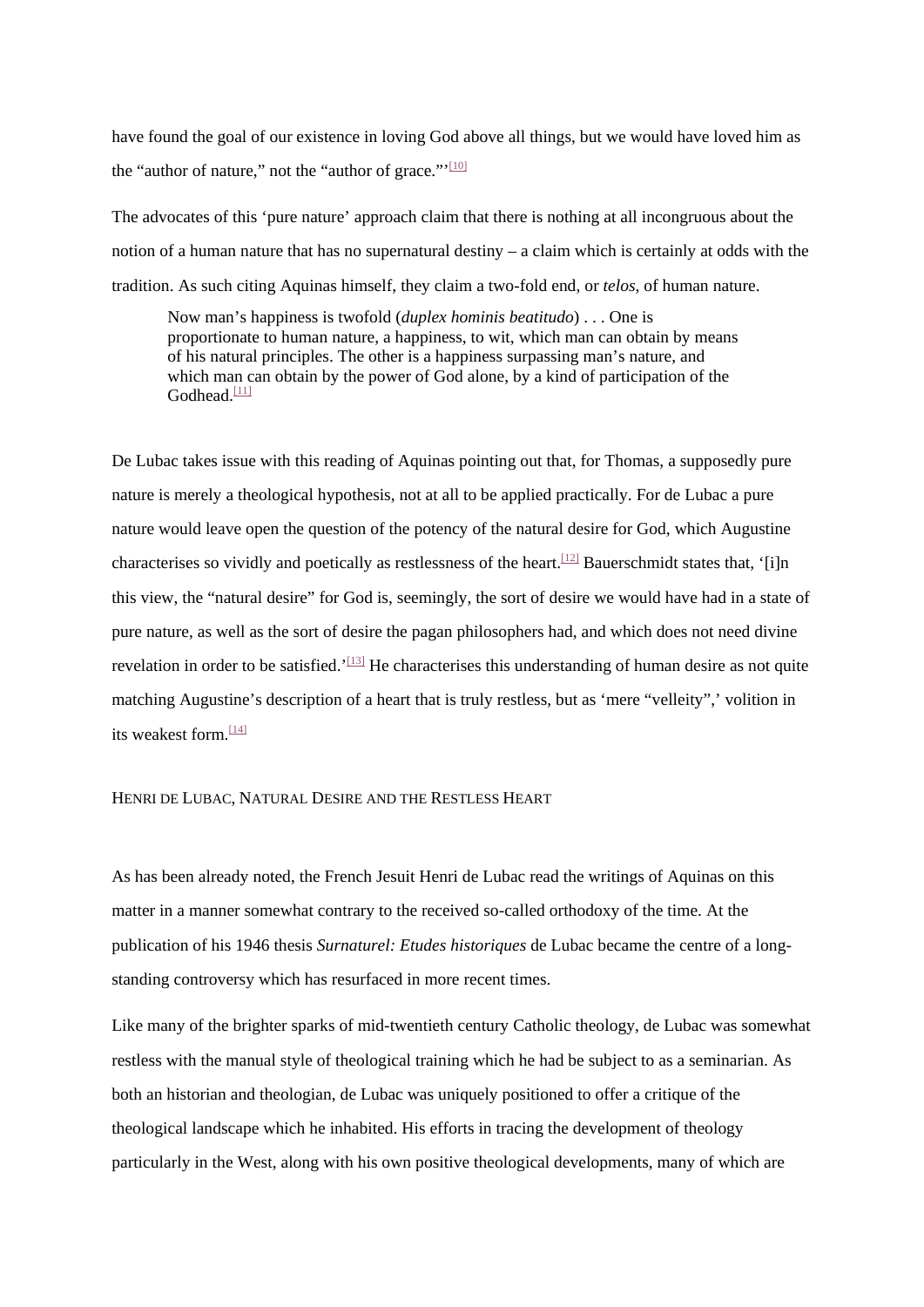masterfully concealed 'behind erudite discussion of past and present works,' stretch far beyond simple historical critique, offer much to the discussion as it continues some 25 years after his passing.  $\frac{[15]}{[15]}$  $\frac{[15]}{[15]}$  $\frac{[15]}{[15]}$ According to de Lubac's reading, Aquinas held that 'there is no destiny for human beings apart from Christ – and, if there are texts in which he seems to suggest the contrary, then Aquinas would only be playing with the thought experiment of a world, a human nature and fulfilment, as if the history of God's intervention in Christ could be bracketed out.<sup>'[\[16\]](https://mc.manuscriptcentral.com/LongRequest/nbfr?DOWNLOAD=TRUE&PARAMS=xik_48Ar8GWWAKdkRJ6FC9esEBPZf1oUUrQLAyALRS1asepr42wNmhSVpBVTVvnt4DCmKYGzBJReWCapMGZAf1SEptMiis4nqmfWttMLiDrnvrb1P5gppVLV1ZHMubhHqPhm4Z6MXF6H9HvA2Mkg4CUur1QHaf64Ckh4XRRcXLg8UDHSYL7HU37Y7Znq2RWydwG857ED1cDoSvU1H8rzWKay4mHJGowhDWtKNVg4ugGznWmAZ6oVj%23_ftn16)</sup> Any assertion to the contrary would amount to allowing for the existence of a 'pure nature' within which God's action was not felt, a proposition which he felt negated what he saw as the gratuitousness of God's continuing act of creation – something he regarded as neglected in the pure nature approach.<sup>[17]</sup>

In his day de Lubac's work was heavily criticised for the challenge it mounted against the current perceived orthodoxy. The encyclical *Humani Generis* was issued in part to refute a theological thesis which was gaining popularity in modernist circles, a thesis which many wrongly attributed to de Lubac himself. The encyclical itself points out that there are many who seek to 'destroy the gratuity of the supernatural order, since God, they say, cannot create intellectual beings without ordering and calling them to the beatific vision.'<sup>[\[18\]](https://mc.manuscriptcentral.com/LongRequest/nbfr?DOWNLOAD=TRUE&PARAMS=xik_48Ar8GWWAKdkRJ6FC9esEBPZf1oUUrQLAyALRS1asepr42wNmhSVpBVTVvnt4DCmKYGzBJReWCapMGZAf1SEptMiis4nqmfWttMLiDrnvrb1P5gppVLV1ZHMubhHqPhm4Z6MXF6H9HvA2Mkg4CUur1QHaf64Ckh4XRRcXLg8UDHSYL7HU37Y7Znq2RWydwG857ED1cDoSvU1H8rzWKay4mHJGowhDWtKNVg4ugGznWmAZ6oVj%23_ftn18)</sup> At this De Lubac's Jesuit superiors ordered him to cease his academic work of teaching and his books were removed from Jesuit libraries despite never being called in to defend or recant his position before the Holy Office.<sup>[\[19\]](https://mc.manuscriptcentral.com/LongRequest/nbfr?DOWNLOAD=TRUE&PARAMS=xik_48Ar8GWWAKdkRJ6FC9esEBPZf1oUUrQLAyALRS1asepr42wNmhSVpBVTVvnt4DCmKYGzBJReWCapMGZAf1SEptMiis4nqmfWttMLiDrnvrb1P5gppVLV1ZHMubhHqPhm4Z6MXF6H9HvA2Mkg4CUur1QHaf64Ckh4XRRcXLg8UDHSYL7HU37Y7Znq2RWydwG857ED1cDoSvU1H8rzWKay4mHJGowhDWtKNVg4ugGznWmAZ6oVj%23_ftn19)</sup> Concerning the encyclical itself, de Lubac wrote the following:

It seems to me to be, like many other ecclesiastical documents, unilateral: that is almost the law of the genre; but I have read nothing in it, doctrinally, that affects me. The only passage where I recognize an implicit reference to me is a phrase bearing on the question of the supernatural; now it is rather curious to note that this phrase, intending to recall the true doctrine on this subject, reproduces exactly what I said about it two years earlier in a [sic] article in *Recherches de science religieuse*. [\[20\]](https://mc.manuscriptcentral.com/LongRequest/nbfr?DOWNLOAD=TRUE&PARAMS=xik_48Ar8GWWAKdkRJ6FC9esEBPZf1oUUrQLAyALRS1asepr42wNmhSVpBVTVvnt4DCmKYGzBJReWCapMGZAf1SEptMiis4nqmfWttMLiDrnvrb1P5gppVLV1ZHMubhHqPhm4Z6MXF6H9HvA2Mkg4CUur1QHaf64Ckh4XRRcXLg8UDHSYL7HU37Y7Znq2RWydwG857ED1cDoSvU1H8rzWKay4mHJGowhDWtKNVg4ugGznWmAZ6oVj%23_ftn20)

Despite the controversies surrounding the initial publication of his *Surnaturel* thesis, de Lubac's work has had a tremendous impact on twentieth century Catholic theology, particularly as it found its way into the teaching of the Second Vatican Council (1962-1965) and the particular hermeneutic favoured by the post-conciliar papacies of St Pope John Paul II and Pope Benedict XVI. Finding favour in recent papal teaching, de Lubac's 'natural desire' thesis deserves examination.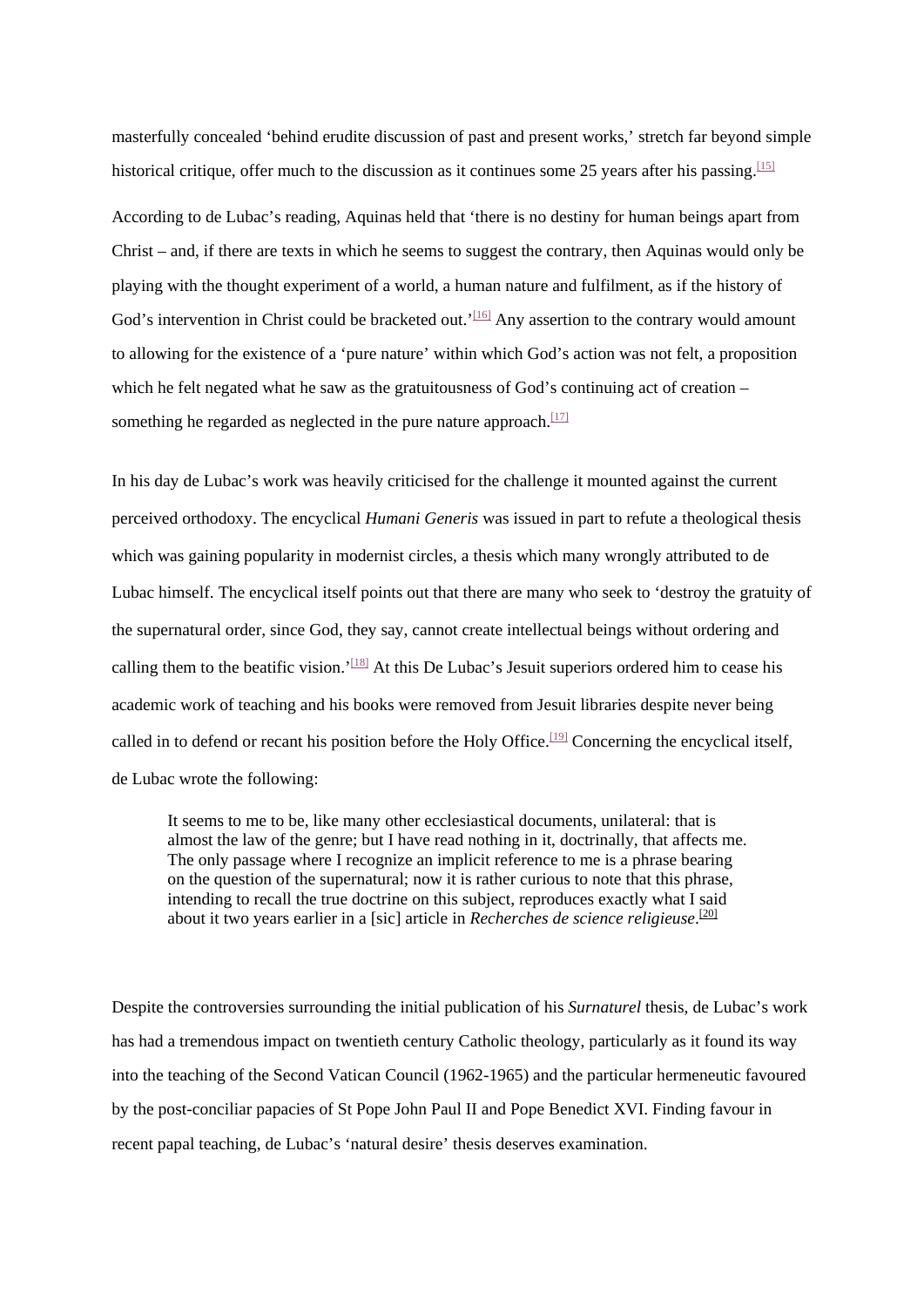Bauerschmidt, clearly stating a strong preference for the Lubacian Natural Desire position, summarises Thomas' argument as follows: 'human beings are characterised by their desire to know the essence of things, and this knowledge involves not just the thing, but also knowledge of its cause… it is not sufficient to know *that* a cause is (which can be known by its effect) but we want to know *what* a cause is.<sup>'[\[21\]](https://mc.manuscriptcentral.com/LongRequest/nbfr?DOWNLOAD=TRUE&PARAMS=xik_48Ar8GWWAKdkRJ6FC9esEBPZf1oUUrQLAyALRS1asepr42wNmhSVpBVTVvnt4DCmKYGzBJReWCapMGZAf1SEptMiis4nqmfWttMLiDrnvrb1P5gppVLV1ZHMubhHqPhm4Z6MXF6H9HvA2Mkg4CUur1QHaf64Ckh4XRRcXLg8UDHSYL7HU37Y7Znq2RWydwG857ED1cDoSvU1H8rzWKay4mHJGowhDWtKNVg4ugGznWmAZ6oVj%23_ftn21)</sup> It is not enough for a person to know that God, the ultimate cause, exists; but the person will seek to know God Himself as cause. For Bauerschmidt, as for de Lubac and Aquinas before him, there is a significant emphasis on the fact that it is only through God's gratuitous grace that man can obtain any knowledge of God as he is.

[T]he "natural desire" for God cannot rest in the knowledge of God as the author of nature, the knowledge that human beings would have had in a state of "pure nature" and which philosophers attain based on God's created effects. Rather, our natural desire remains restlessly unfulfilled until it attains to knowledge of God's essence.<sup>[22]</sup>

As with the 'pure nature' position, 'natural desire' arguments also rely on citations of Thomas himself, such as these words taken from his *Summa Contra Gentiles*: 'no matter how fully we know that God exists … we do not cease our desire, but still desire to know him through his essence.' $^{[23]}$  $^{[23]}$  $^{[23]}$  The resulting position however is somewhat paradoxical – 'it would seem that human beings have a natural desire for an end that exceeds their nature.<sup>'[\[24\]](https://mc.manuscriptcentral.com/LongRequest/nbfr?DOWNLOAD=TRUE&PARAMS=xik_48Ar8GWWAKdkRJ6FC9esEBPZf1oUUrQLAyALRS1asepr42wNmhSVpBVTVvnt4DCmKYGzBJReWCapMGZAf1SEptMiis4nqmfWttMLiDrnvrb1P5gppVLV1ZHMubhHqPhm4Z6MXF6H9HvA2Mkg4CUur1QHaf64Ckh4XRRcXLg8UDHSYL7HU37Y7Znq2RWydwG857ED1cDoSvU1H8rzWKay4mHJGowhDWtKNVg4ugGznWmAZ6oVj%23_ftn24)</sup> Bauerschmidt concludes that 'Thomas' claim that "grace does not destroy nature but perfects it" would mean that grace not only takes human nature to a perfection beyond its natural capacity, but that in some sense grace is needed for human nature even to be itself.' $^{[25]}$  $^{[25]}$  $^{[25]}$ 

In an article written to refute the account of sixteenth century Spanish Jesuit Francesco Suárez , who's thought had solidified the *duplex ordo* thesis as a purported Thomistic orthodoxy, de Lubac's citations of Thomas support his position to the contrary.

Imperfect happiness that can be had in this life, can be acquired by man by his natural powers, in the same way as virtue, in whose operation it consists: on this point we shall speak further on (cf. q. 63). But man's perfect happiness, as stated above  $(q, 3, a, 8)$ , consists in the vision of the divine essence ... Consequently neither man, nor any creature, can attain final happiness by his natural powers.<sup>[26]</sup>

De Lubac saw clearly that this separation of nature from the supernatural was something of a novelty to the Christian worldview which understood creation itself as a merciful act of a loving creator God, and human nature as inherently made for eternity. For him, it is clear that grace is not part of man's natural equipment; yet without grace, man is not really in his natural state. As Chesterton wrote, 'Take away the supernatural, and what remains is the unnatural.  $227$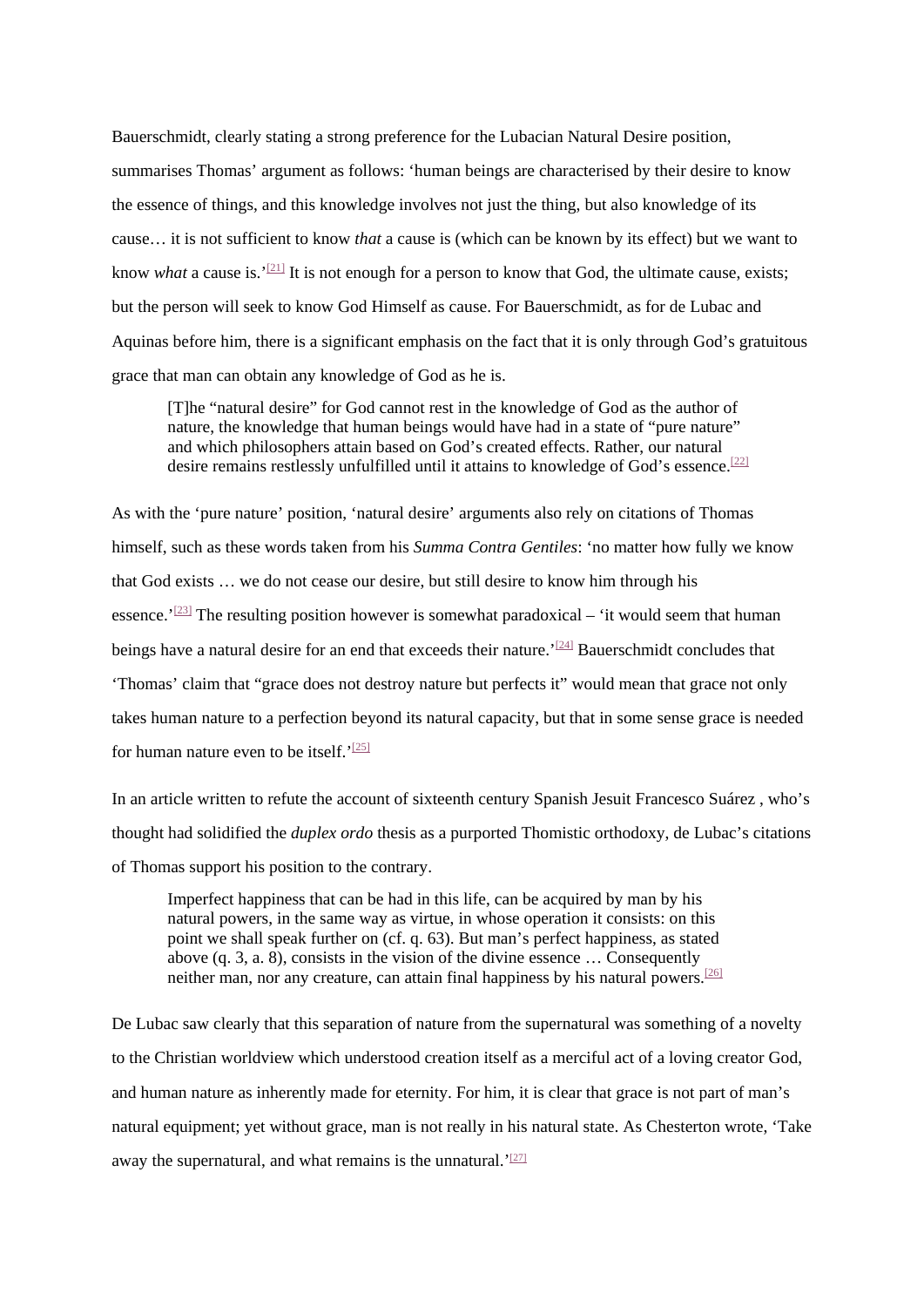#### BEYOND PARADOX : RESOLUTION IN A CHRISTOLOGICAL ANTHROPOLOGY

In an article building on the thought of de Lubac and taking into consideration contemporary criticisms of his work, Aaron Riches suggests that the relationship between nature and grace be read through a Chalcedonian Christological hermeneutic, by which he refers to the 'traditional Christological grammar of unified distinction: *inconfuse, immutabiliter, indivise, inseparabiliter*.<sup>'[\[28\]](https://mc.manuscriptcentral.com/LongRequest/nbfr?DOWNLOAD=TRUE&PARAMS=xik_48Ar8GWWAKdkRJ6FC9esEBPZf1oUUrQLAyALRS1asepr42wNmhSVpBVTVvnt4DCmKYGzBJReWCapMGZAf1SEptMiis4nqmfWttMLiDrnvrb1P5gppVLV1ZHMubhHqPhm4Z6MXF6H9HvA2Mkg4CUur1QHaf64Ckh4XRRcXLg8UDHSYL7HU37Y7Znq2RWydwG857ED1cDoSvU1H8rzWKay4mHJGowhDWtKNVg4ugGznWmAZ6oVj%23_ftn28)</sup> For Riches, this Christological formulation is the hermeneutical key to navigating the contentious waters of the nature/grace debate, avoiding 'both a quasi-Eutychian' eliding of difference (*inconfuse, immutabiliter*), while at the same time avoiding a 'quasi-Nestorian tendency to

undermine the objective unity of the *finis ultimus* of human nature *(indivise, inseparabiliter*).<sup>[\[29\]](https://mc.manuscriptcentral.com/LongRequest/nbfr?DOWNLOAD=TRUE&PARAMS=xik_48Ar8GWWAKdkRJ6FC9esEBPZf1oUUrQLAyALRS1asepr42wNmhSVpBVTVvnt4DCmKYGzBJReWCapMGZAf1SEptMiis4nqmfWttMLiDrnvrb1P5gppVLV1ZHMubhHqPhm4Z6MXF6H9HvA2Mkg4CUur1QHaf64Ckh4XRRcXLg8UDHSYL7HU37Y7Znq2RWydwG857ED1cDoSvU1H8rzWKay4mHJGowhDWtKNVg4ugGznWmAZ6oVj%23_ftn29)</sup>

Turning to the person of Christ for answers to these conundrums in theological anthropology has a venerable tradition in the Fathers of the Church, but more recently affirmed at the Second Vatican Council (1962-1965) which stated in a particularly de Lubac-esque formation that

The truth is that only in the mystery of the incarnate Word does the mystery of man take on light. For Adam, the first man, was a figure of Him Who was to come, namely Christ the Lord. Christ, the final Adam, by the revelation of the mystery of the Father and His love, fully reveals man to man himself and makes his supreme calling clear. It is not surprising, then, that in Him all the aforementioned truths find their root and attain their crown.<sup>[\[30\]](https://mc.manuscriptcentral.com/LongRequest/nbfr?DOWNLOAD=TRUE&PARAMS=xik_48Ar8GWWAKdkRJ6FC9esEBPZf1oUUrQLAyALRS1asepr42wNmhSVpBVTVvnt4DCmKYGzBJReWCapMGZAf1SEptMiis4nqmfWttMLiDrnvrb1P5gppVLV1ZHMubhHqPhm4Z6MXF6H9HvA2Mkg4CUur1QHaf64Ckh4XRRcXLg8UDHSYL7HU37Y7Znq2RWydwG857ED1cDoSvU1H8rzWKay4mHJGowhDWtKNVg4ugGznWmAZ6oVj%23_ftn30)</sup>

This bears striking resemblance to de Lubac's own statement from his 1947 work, *Catholicisme: les* 

# *aspects sociaux du dogme*:

By revealing the Father and by being revealed by him, Christ completes the revelation of man to himself. By taking possession of man, by seizing hold of him and penetrating to the very depths of his being Christ makes man go deep within himself, there to discover in a flash regions hitherto unsuspected. It is through Christ that the person reaches maturity, that man emerges definitively from the universe and becomes conscious of his own being.<sup>[\[31\]](https://mc.manuscriptcentral.com/LongRequest/nbfr?DOWNLOAD=TRUE&PARAMS=xik_48Ar8GWWAKdkRJ6FC9esEBPZf1oUUrQLAyALRS1asepr42wNmhSVpBVTVvnt4DCmKYGzBJReWCapMGZAf1SEptMiis4nqmfWttMLiDrnvrb1P5gppVLV1ZHMubhHqPhm4Z6MXF6H9HvA2Mkg4CUur1QHaf64Ckh4XRRcXLg8UDHSYL7HU37Y7Znq2RWydwG857ED1cDoSvU1H8rzWKay4mHJGowhDWtKNVg4ugGznWmAZ6oVj%23_ftn31)</sup>

# He continued,

[f]or through the Christian revelation not only is the scrutiny that man makes of himself made more searching, but his examination of all about him is at the same time made more comprehensive. Henceforth the idea of human unity is born. That image of God, the image of the Word, which the incarnate Word resores and gives back to its glory is "I myself"; it is also the other, every other. It is that aspect of *me* in which I coincide with every other man, it is the hallmark of our common origin and the summons to our common destiny. It is our very unity with God. $[32]$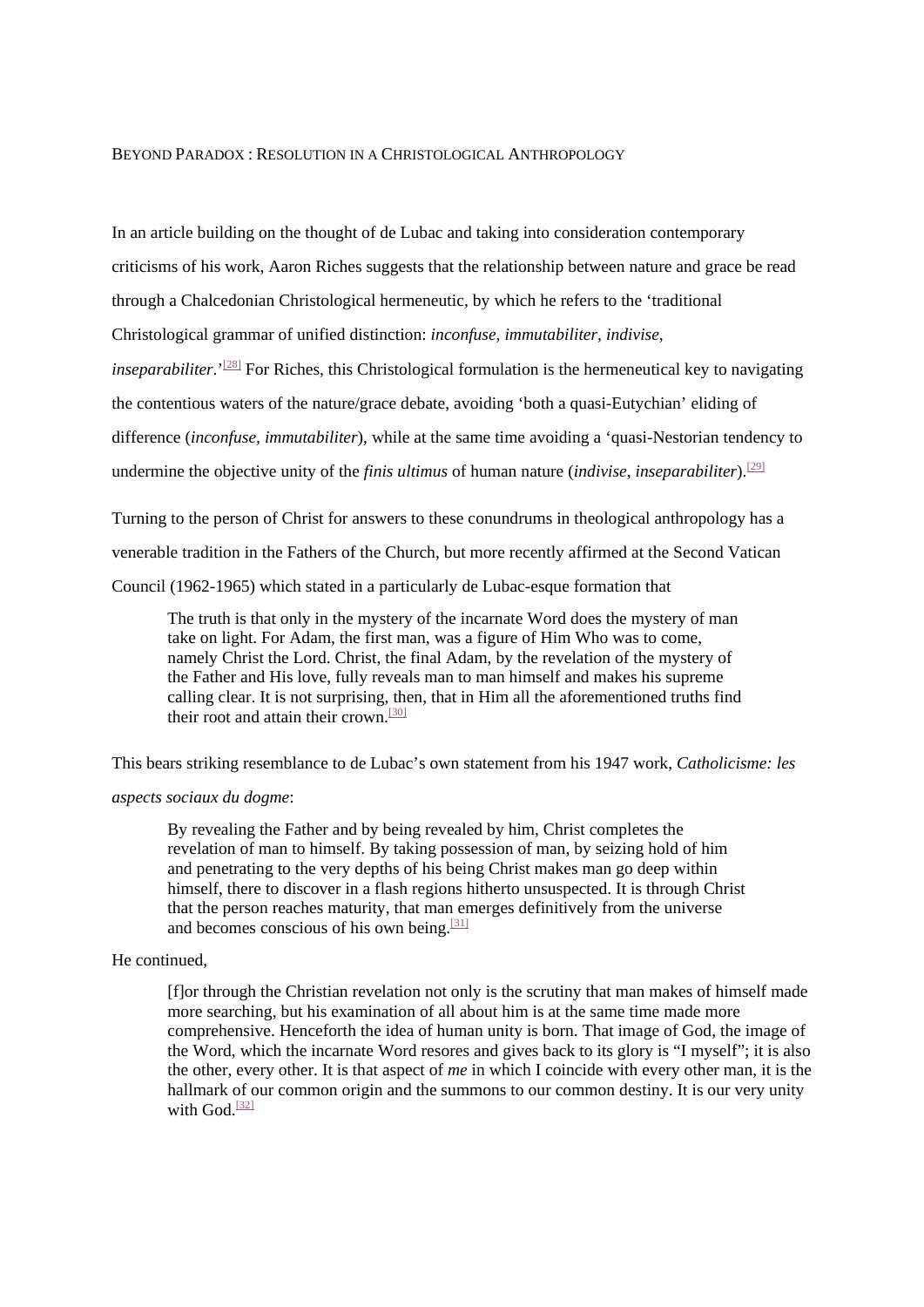The resemblance which the *Gaudium et Spes* text bears to de Lubac's earlier work of these has been pointed out on numerous occasions and it is doubtful that this resemblance is merely coincidental. As such, Riches is on solid ground in proposing this Christological hermeneutic as at once authentically Lubacian and more importantly authentically Catholic. Thus in a discussion concerning the relationship between the natural sphere and the supernatural, Riches claims that '[t]he first accent of Christology is thus neither atonement nor reconciliation, but the communication of incommensurate spheres of existence, the realization of "the fruit of divine desire for self-communication and union with humanity". $\frac{33}{15}$  It is in and through the person of Christ that the otherwise separate realms ofnature and the supernatural come together as a unified whole in what we could term a kind of hypostatic union. The supernatural does not obliterate nature, it does not sit as a separate entity somehow on top of, superadded to nature, nor do the natural and supernatural orders become conflated. Instead the relationship between nature and the supernatural is in fact integral, a perfectly distinguished yet unified phenomenon.

# NATURAL DESIRE AND THE CHURCH'S ENGAGEMENT WITH THE WORLD

The above discussion concerning the character of the relationship between nature and the supernatural seems to be of little consequence for plain persons. However, as asserted above, this is not simply a matter of internal academic bickering, but pertains to the very essence of the faith, and has consequences for how Christians engage in the culture at large. In a contemporary context the outcome of the extrinsicist or 'pure nature' view is perhaps nowhere more evident in current Catholic engagement with the broader culture on the issue of marriage. The following section will demonstrate the effect of the pure nature view as it is witnessed in one particular articulation of a 'natural' or 'traditional' view of marriage over and above contemporary fashionable attempts to redefine the institution. It will then attempt to indicate an alternative direction for Catholics seeking to engage in the wider culture on this and other neuralgic issues.

The 2012 publication of the work *What is Marriage? Man and Woman: A Defense* by the trio of authors, Sherif Girgis, Ryan T. Anderson and Robert P. George, presents what many consider the most eloquent argument in defence of 'traditional' marriage in our age. The tremendous variety of societal challenges which have been unfolding at an ever increasing pace since the sexual revolution of the 1960s and earlier have placed the common conception of marriage under significant scrutiny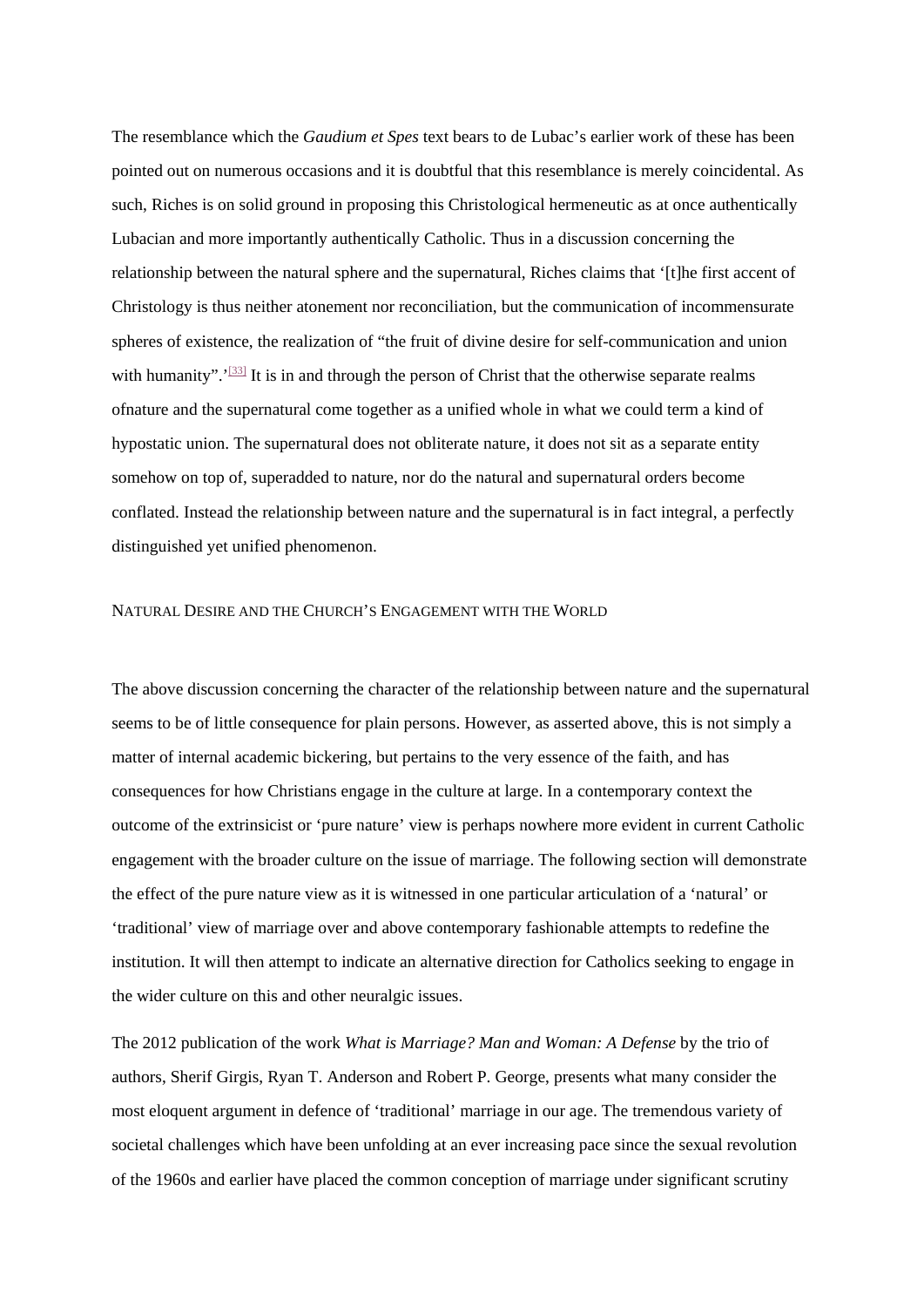and even outright denial in our times. A publication such as *What is Marriage?*, originating as it does from the collective pen of faithful Catholic legal philosophers, holds the hopes of many who would seek to proclaim and defend a true conception of marriage in a 'secular society' against the introduction of laws which would redefine this foundational element of the social order, especially as such redefinitions include a particular focus which would see the extension of the legal concept of marriage to include unions of two people of the same sex.

In a statement of praise for the work produced by these three authors, Professor Mary Ann Glendon says that '[t]he authors make a compelling *secular* case for marriage as a partnership between man and woman, whose special status is based on society's interest in the nurture and education of children.'[\[34\]](https://mc.manuscriptcentral.com/LongRequest/nbfr?DOWNLOAD=TRUE&PARAMS=xik_48Ar8GWWAKdkRJ6FC9esEBPZf1oUUrQLAyALRS1asepr42wNmhSVpBVTVvnt4DCmKYGzBJReWCapMGZAf1SEptMiis4nqmfWttMLiDrnvrb1P5gppVLV1ZHMubhHqPhm4Z6MXF6H9HvA2Mkg4CUur1QHaf64Ckh4XRRcXLg8UDHSYL7HU37Y7Znq2RWydwG857ED1cDoSvU1H8rzWKay4mHJGowhDWtKNVg4ugGznWmAZ6oVj%23_ftn34) From the outset of the book, the authors of the work *What is Marriage?* set out to define the institution of marriage without anyrecourse to religious tradition or any purported special revelation, with the express intent to conduct the debate about marriage within a completely secular and therefore supposedly neutral context.

In their introduction to the book, the authors are quick to point out that their 'argument makes no appeal to divine revelation or religious authority.<sup>'[\[35\]](https://mc.manuscriptcentral.com/LongRequest/nbfr?DOWNLOAD=TRUE&PARAMS=xik_48Ar8GWWAKdkRJ6FC9esEBPZf1oUUrQLAyALRS1asepr42wNmhSVpBVTVvnt4DCmKYGzBJReWCapMGZAf1SEptMiis4nqmfWttMLiDrnvrb1P5gppVLV1ZHMubhHqPhm4Z6MXF6H9HvA2Mkg4CUur1QHaf64Ckh4XRRcXLg8UDHSYL7HU37Y7Znq2RWydwG857ED1cDoSvU1H8rzWKay4mHJGowhDWtKNVg4ugGznWmAZ6oVj%23_ftn35)</sup> While they do go on to point out that they are not opposed to the use of religious arguments to help one define marriage, it is clear that from their perspective that any such recourse to religious authority is unnecessary at best, and at worst would seriously damage the supposed neutrality of the purely reasoned case which they hope to present. In a review of this work Hans Boersma points out that this method 'easily moves from a bracketing of religion for the sake of argument to a faulty view of religion as private by definition.<sup>'[\[36\]](https://mc.manuscriptcentral.com/LongRequest/nbfr?DOWNLOAD=TRUE&PARAMS=xik_48Ar8GWWAKdkRJ6FC9esEBPZf1oUUrQLAyALRS1asepr42wNmhSVpBVTVvnt4DCmKYGzBJReWCapMGZAf1SEptMiis4nqmfWttMLiDrnvrb1P5gppVLV1ZHMubhHqPhm4Z6MXF6H9HvA2Mkg4CUur1QHaf64Ckh4XRRcXLg8UDHSYL7HU37Y7Znq2RWydwG857ED1cDoSvU1H8rzWKay4mHJGowhDWtKNVg4ugGznWmAZ6oVj%23_ftn36)</sup> The relegation of religion to a strictly private sphere is but one fallout from this separation of the natural order from the supernatural and the work of Girgis et al. does little more than lend legitimacy to this faulty view.

The attempt by Girgis, et al. to demarcate some 'common ground', outside of the influence of religious is however not entirely misguided, but the assertion that any such common ground could be neutral is problematic. According to David L. Schindler,

'de Lubac would [not] permit us to deny that some notion of "common ground" is necessary for communication in a pluralistic society; that some methodological abstraction is necessary for intelligent inquiry; or that some significant sense of appeal to reason and indeed to nature is appropriate and often necessary "prior" to an (explicit) appeal to Revelation. Nonetheless, the subtle and absolutely crucial point required by de Lubac's theology is none of these tendencies can any longer be rightly understood as implying neutrality within respect to the *truth* revealed by God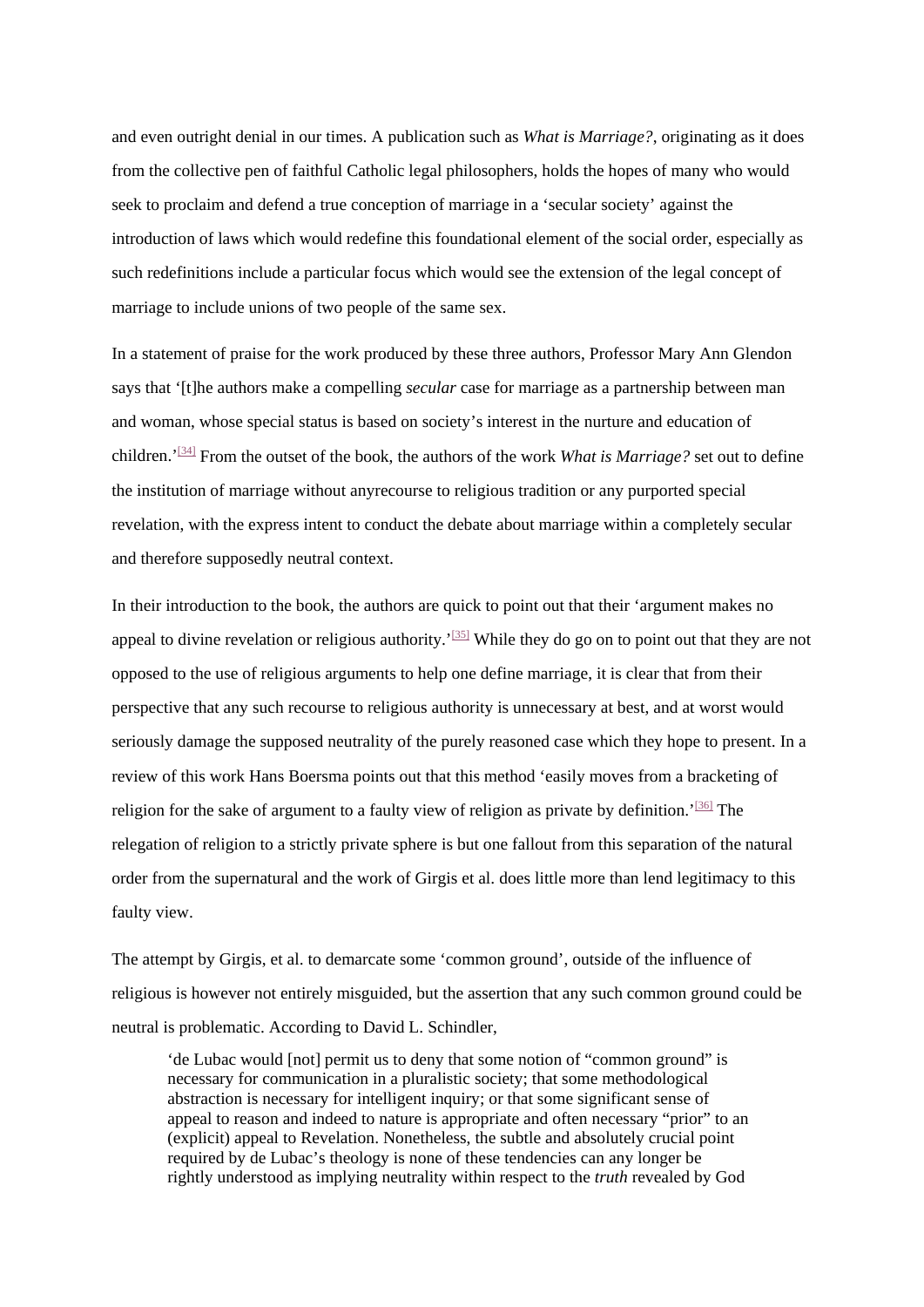in Jesus Christ. Neither any "common ground," nor any "methodological abstraction," nor, finally, any appeal to reason or nature alone is ever, from its first actualisation, innocent of implications (positive or negative) relative to this truth.' $[37]$ 

What is being attempted in the *What is Marriage* book is little more than a futile effort to engage in debate located within Aquinas' hypothetical state of pure nature. This is akin to what TraceyRowland wrote of the well intentioned, yet unwittingly self-secularising 'revisionist Baroque Thomism [of Cajetan and Suárez, which was] developed to defend the intrinsic goodness of a post-lapsarian humanity against Reformist tendencies to emphasise its depravity.<sup>'[\[38\]](https://mc.manuscriptcentral.com/LongRequest/nbfr?DOWNLOAD=TRUE&PARAMS=xik_48Ar8GWWAKdkRJ6FC9esEBPZf1oUUrQLAyALRS1asepr42wNmhSVpBVTVvnt4DCmKYGzBJReWCapMGZAf1SEptMiis4nqmfWttMLiDrnvrb1P5gppVLV1ZHMubhHqPhm4Z6MXF6H9HvA2Mkg4CUur1QHaf64Ckh4XRRcXLg8UDHSYL7HU37Y7Znq2RWydwG857ED1cDoSvU1H8rzWKay4mHJGowhDWtKNVg4ugGznWmAZ6oVj%23_ftn38)</sup> Rowland goes on to point out that,

Similar dualist trajectories were followed by trying to defend the Catholic faith in the late nineteenth century with reference to various so-called Enlightenment standards of rationality, and in the twentieth century by those trying to defend the Catholic faith within the tradition of political liberalism.<sup>[39]</sup>

The issue, as de Lubac would see it and as his later followers have pointed out, is that,

the division of all that exists into a two-tiered natural and supernatural order had the effect of marginalising the supernatural as "an artificial and arbitrary superstructure"; and "while theologians were striving to protect the supernatural from all contamination, it became isolated from the life of the mind and from social life, and the field was left open for the invasion of secularism." $\frac{40}{1401}$ 

This separation between nature and the supernatural unwittingly results in a kind of self-secularising force felt in and through the well intentioned attempts to defend Christian ethics absent from any invitation to an encounter with the person of Jesus and the life of a faith nourished by sacramental participation in the life of the Church. De Lubac's colleague Hans Urs von Balthasar would point out similarly that,

The Christian [does not] need to leave his centre in Christ in order to mediate him to the world, to understand his relation to the world, to build a bridge between revelation and nature, philosophy and theology….This is what the saints are fully aware of. They never at any moment leave their centre in Christ….When they philosophize, they do so as Christians, which means as believers, as theologians.<sup>[\[41\]](https://mc.manuscriptcentral.com/LongRequest/nbfr?DOWNLOAD=TRUE&PARAMS=xik_48Ar8GWWAKdkRJ6FC9esEBPZf1oUUrQLAyALRS1asepr42wNmhSVpBVTVvnt4DCmKYGzBJReWCapMGZAf1SEptMiis4nqmfWttMLiDrnvrb1P5gppVLV1ZHMubhHqPhm4Z6MXF6H9HvA2Mkg4CUur1QHaf64Ckh4XRRcXLg8UDHSYL7HU37Y7Znq2RWydwG857ED1cDoSvU1H8rzWKay4mHJGowhDWtKNVg4ugGznWmAZ6oVj%23_ftn41)</sup>

In attempting to engage with a supposedly 'pure' rationality in a neutral and autonomous secular sphere, the authors of *What is Marriage* do little more than unconsciously affirm the falsity that there is some sort of neutral realm in which Christ is not Lord. The reaction to the publication *What is Marriage* and the subsequent work of its authors and other thinkers who have taken up this line of reasoning in engaging on this issue in the culture has been strong. These authors have found little sympathy from those they had hoped to have been able to engage with on the level of 'pure reason.' Instead what is witnessed is an unwillingness to engage in discussion and a labelling of their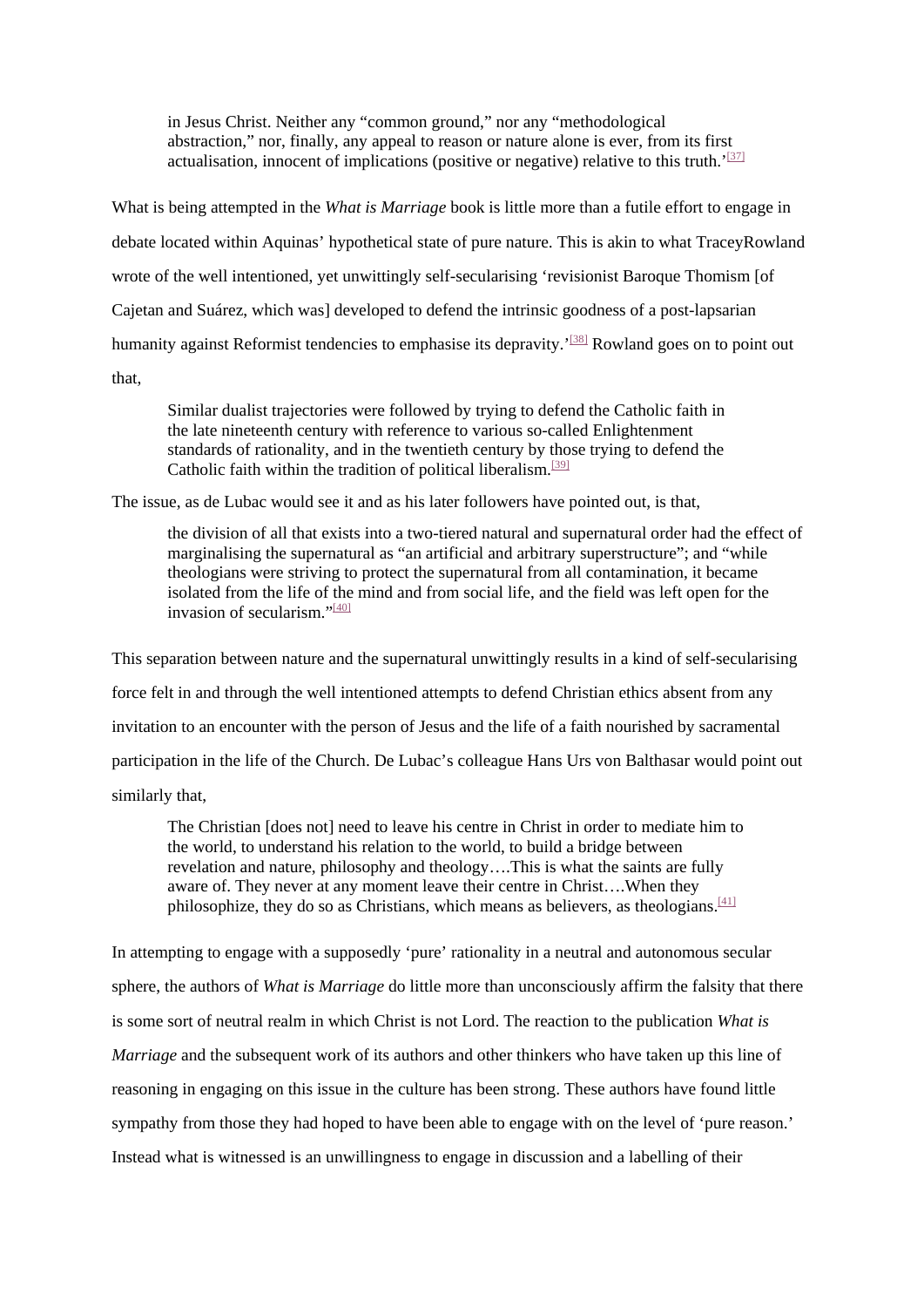arguments as little more than hate speech, while their persons are labelled as bigots and fear mongers. $\frac{[42]}{]}$  $\frac{[42]}{]}$  $\frac{[42]}{]}$ 

For authors such as Girgis, Anderson, and George, the precise, articulate, common sense argument finds little resonance in the hearts and minds of their interlocutors. Perhaps this is because the 'comprehensive' view of marriage that they present, over and above the 'revisionist', 'emotivist' view of marriage, does not account for the final end of man, the beatitude of seeing God 'face-to-face.'

# **CONCLUSION**

The vexing issue of how a human person can have an end that lies outside of his ability to attain it is one which has been the source of much consternation for theologians and philosophers at least since the time of Aquinas. For de Lubac, and for his followers, the only answer to this conundrum lies in the purely gratuitousness not only of creation itself, but of the Incarnation of Christ the Lord, the second person of the Blessed Trinity. The resulting Trinitarian and Christocentric theological anthropology holds in tension the two inextricably unified, yet distinct orders of nature and the supernatural.

Divorcing the supernatural from the natural in an attempt either to protect God's absolute transcendence and otherness or to engage with non-believers in a dialogue about ethical issues does little but push God away from us into what Benedict XVI called a 'sheer impenetrable voluntarism.<sup>'[43]</sup>Rather than furthering the Church's evangelical efforts, arguments which attempt to operate in a supposed neutral secular realm absent from God do little more than add a shrill overtone to the already noisy public arena.

We conclude with the words of David L. Schindler who provides us with what is perhaps the most articulate summary of de Lubac's Trinitarian and Christological anthropology, an anthropological vision which presents a view of man far more elevated, dignified and inviting than can otherwise be conjured.

De Lubac… argues that human nature exists (*de facto*, not *de jure*) only as already *related* to the God of Jesus Christ… this relation is not, as it were, merely a movement but (also) already a form. Relation to the God of Jesus Christ already orders nature and thereby gives nature a new form – a shape, a pattern of intelligibility, a logic, a "face." To be sure, one can never emphasise enough that this form is pure gift, in no way required by our nature or able to be claimed by our nature. And this form of God, already given in creation through Christ, is fully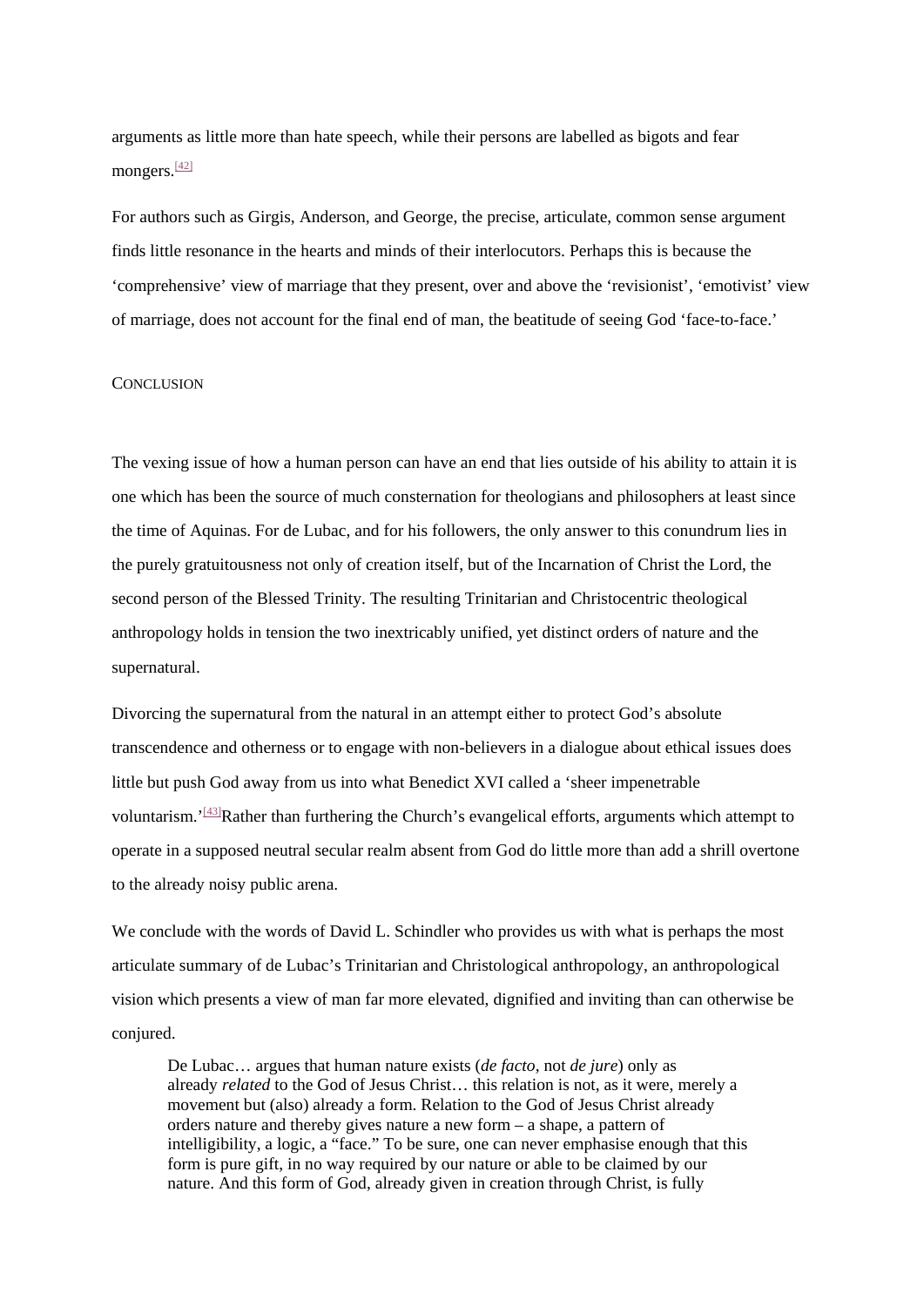actualised only by means of participation in the Church which is the body of Christ and indeed finally, in the unrestricted communion with God which can occur only in the next life. $\frac{[44]}{[44]}$  $\frac{[44]}{[44]}$  $\frac{[44]}{[44]}$ 

 $[6]$  Ibid.

[\[8\]](https://mc.manuscriptcentral.com/LongRequest/nbfr?DOWNLOAD=TRUE&PARAMS=xik_48Ar8GWWAKdkRJ6FC9esEBPZf1oUUrQLAyALRS1asepr42wNmhSVpBVTVvnt4DCmKYGzBJReWCapMGZAf1SEptMiis4nqmfWttMLiDrnvrb1P5gppVLV1ZHMubhHqPhm4Z6MXF6H9HvA2Mkg4CUur1QHaf64Ckh4XRRcXLg8UDHSYL7HU37Y7Znq2RWydwG857ED1cDoSvU1H8rzWKay4mHJGowhDWtKNVg4ugGznWmAZ6oVj%23_ftnref8) Ibid.

Again," *International Journal of Systematic Theology* 14, no. 1 (2012), 46.

[\[10\]](https://mc.manuscriptcentral.com/LongRequest/nbfr?DOWNLOAD=TRUE&PARAMS=xik_48Ar8GWWAKdkRJ6FC9esEBPZf1oUUrQLAyALRS1asepr42wNmhSVpBVTVvnt4DCmKYGzBJReWCapMGZAf1SEptMiis4nqmfWttMLiDrnvrb1P5gppVLV1ZHMubhHqPhm4Z6MXF6H9HvA2Mkg4CUur1QHaf64Ckh4XRRcXLg8UDHSYL7HU37Y7Znq2RWydwG857ED1cDoSvU1H8rzWKay4mHJGowhDWtKNVg4ugGznWmAZ6oVj%23_ftnref10) Bauerschmidt, *Thomas Aquinas: Faith, Reason, and Following Christ*, 129.

[\[11\]](https://mc.manuscriptcentral.com/LongRequest/nbfr?DOWNLOAD=TRUE&PARAMS=xik_48Ar8GWWAKdkRJ6FC9esEBPZf1oUUrQLAyALRS1asepr42wNmhSVpBVTVvnt4DCmKYGzBJReWCapMGZAf1SEptMiis4nqmfWttMLiDrnvrb1P5gppVLV1ZHMubhHqPhm4Z6MXF6H9HvA2Mkg4CUur1QHaf64Ckh4XRRcXLg8UDHSYL7HU37Y7Znq2RWydwG857ED1cDoSvU1H8rzWKay4mHJGowhDWtKNVg4ugGznWmAZ6oVj%23_ftnref11) *ST* I–II, q. 62, a. 1, *corpus*. Cited in Henri De Lubac, "Duplex Hominis Beatitudo," *Communio: International Catholic Review* 35, no. 4 (2008), trans. Aaron Riches and Peter M. Candler Jr.

[\[12\]](https://mc.manuscriptcentral.com/LongRequest/nbfr?DOWNLOAD=TRUE&PARAMS=xik_48Ar8GWWAKdkRJ6FC9esEBPZf1oUUrQLAyALRS1asepr42wNmhSVpBVTVvnt4DCmKYGzBJReWCapMGZAf1SEptMiis4nqmfWttMLiDrnvrb1P5gppVLV1ZHMubhHqPhm4Z6MXF6H9HvA2Mkg4CUur1QHaf64Ckh4XRRcXLg8UDHSYL7HU37Y7Znq2RWydwG857ED1cDoSvU1H8rzWKay4mHJGowhDWtKNVg4ugGznWmAZ6oVj%23_ftnref12) Augustine, *Confessions* 1.1.1.

- [\[13\]](https://mc.manuscriptcentral.com/LongRequest/nbfr?DOWNLOAD=TRUE&PARAMS=xik_48Ar8GWWAKdkRJ6FC9esEBPZf1oUUrQLAyALRS1asepr42wNmhSVpBVTVvnt4DCmKYGzBJReWCapMGZAf1SEptMiis4nqmfWttMLiDrnvrb1P5gppVLV1ZHMubhHqPhm4Z6MXF6H9HvA2Mkg4CUur1QHaf64Ckh4XRRcXLg8UDHSYL7HU37Y7Znq2RWydwG857ED1cDoSvU1H8rzWKay4mHJGowhDWtKNVg4ugGznWmAZ6oVj%23_ftnref13) Bauerschmidt, *Thomas Aquinas: Faith, Reason, and Following Christ*, 130.
- [\[14\]](https://mc.manuscriptcentral.com/LongRequest/nbfr?DOWNLOAD=TRUE&PARAMS=xik_48Ar8GWWAKdkRJ6FC9esEBPZf1oUUrQLAyALRS1asepr42wNmhSVpBVTVvnt4DCmKYGzBJReWCapMGZAf1SEptMiis4nqmfWttMLiDrnvrb1P5gppVLV1ZHMubhHqPhm4Z6MXF6H9HvA2Mkg4CUur1QHaf64Ckh4XRRcXLg8UDHSYL7HU37Y7Znq2RWydwG857ED1cDoSvU1H8rzWKay4mHJGowhDWtKNVg4ugGznWmAZ6oVj%23_ftnref14) Ibid..

[\[17\]](https://mc.manuscriptcentral.com/LongRequest/nbfr?DOWNLOAD=TRUE&PARAMS=xik_48Ar8GWWAKdkRJ6FC9esEBPZf1oUUrQLAyALRS1asepr42wNmhSVpBVTVvnt4DCmKYGzBJReWCapMGZAf1SEptMiis4nqmfWttMLiDrnvrb1P5gppVLV1ZHMubhHqPhm4Z6MXF6H9HvA2Mkg4CUur1QHaf64Ckh4XRRcXLg8UDHSYL7HU37Y7Znq2RWydwG857ED1cDoSvU1H8rzWKay4mHJGowhDWtKNVg4ugGznWmAZ6oVj%23_ftnref17) See Bauerschmidt, *Thomas Aquinas: Faith, Reason, and Following Christ*, 133.‐Sketching the Supernatural Again", 66.

 $129$ <sup>I</sup> Ibid.

[\[30\]](https://mc.manuscriptcentral.com/LongRequest/nbfr?DOWNLOAD=TRUE&PARAMS=xik_48Ar8GWWAKdkRJ6FC9esEBPZf1oUUrQLAyALRS1asepr42wNmhSVpBVTVvnt4DCmKYGzBJReWCapMGZAf1SEptMiis4nqmfWttMLiDrnvrb1P5gppVLV1ZHMubhHqPhm4Z6MXF6H9HvA2Mkg4CUur1QHaf64Ckh4XRRcXLg8UDHSYL7HU37Y7Znq2RWydwG857ED1cDoSvU1H8rzWKay4mHJGowhDWtKNVg4ugGznWmAZ6oVj%23_ftnref30) Vatican Council II, *Gaudium et Spes: Pastoral Constitution on the Church in the Modern World.* [http://www.vatican.va/archive/hist\\_councils/ii\\_vatican\\_council/documents/vat-](https://mc.manuscriptcentral.com/LongRequest/nbfr?DOWNLOAD=TRUE&PARAMS=xik_4M1pYDoXyKYZD3NBnoTgGaEXcvS427igQSM4VztHiVoQtuwMjQBH4GEGyd96vY8R9ews3yjrzQcuNi9h9YTzoXphwUKWQQFvBCPEXZ2n4xmqEtXnzE5xE9f8ujWbnqHD5quNXBNJKaCDavJX7LiWmG3bqVtkEYysMYm5bbJZTK5k3YH9nAKndZa6n326edTvcSKkb3HRGq3rirZvNvBg9fiDLrJoBS4j6XVKBah6HZa22H4dZU69x6uYC5KHnEcFcftsEZjNeiKq4NjyJ4A3D3Gy32UtPowzfLYLZ5nukc13KECdPe)

ii const  $19651207$  gaudium-et-spes en.html 7 Dec. 1965, (accessed 14 Nov. 2014), n. 22.

[\[31\]](https://mc.manuscriptcentral.com/LongRequest/nbfr?DOWNLOAD=TRUE&PARAMS=xik_48Ar8GWWAKdkRJ6FC9esEBPZf1oUUrQLAyALRS1asepr42wNmhSVpBVTVvnt4DCmKYGzBJReWCapMGZAf1SEptMiis4nqmfWttMLiDrnvrb1P5gppVLV1ZHMubhHqPhm4Z6MXF6H9HvA2Mkg4CUur1QHaf64Ckh4XRRcXLg8UDHSYL7HU37Y7Znq2RWydwG857ED1cDoSvU1H8rzWKay4mHJGowhDWtKNVg4ugGznWmAZ6oVj%23_ftnref31) Henri de Lubac, *Catholicism: A Study of Dogma in Relation to the Corporate Destiny of Mankind*(New York: Longmans, Green, 1950), 339.

[\[32\]](https://mc.manuscriptcentral.com/LongRequest/nbfr?DOWNLOAD=TRUE&PARAMS=xik_48Ar8GWWAKdkRJ6FC9esEBPZf1oUUrQLAyALRS1asepr42wNmhSVpBVTVvnt4DCmKYGzBJReWCapMGZAf1SEptMiis4nqmfWttMLiDrnvrb1P5gppVLV1ZHMubhHqPhm4Z6MXF6H9HvA2Mkg4CUur1QHaf64Ckh4XRRcXLg8UDHSYL7HU37Y7Znq2RWydwG857ED1cDoSvU1H8rzWKay4mHJGowhDWtKNVg4ugGznWmAZ6oVj%23_ftnref32) Ibid, 340.

[\[34\]](https://mc.manuscriptcentral.com/LongRequest/nbfr?DOWNLOAD=TRUE&PARAMS=xik_48Ar8GWWAKdkRJ6FC9esEBPZf1oUUrQLAyALRS1asepr42wNmhSVpBVTVvnt4DCmKYGzBJReWCapMGZAf1SEptMiis4nqmfWttMLiDrnvrb1P5gppVLV1ZHMubhHqPhm4Z6MXF6H9HvA2Mkg4CUur1QHaf64Ckh4XRRcXLg8UDHSYL7HU37Y7Znq2RWydwG857ED1cDoSvU1H8rzWKay4mHJGowhDWtKNVg4ugGznWmAZ6oVj%23_ftnref34) Sherif Girgis, Ryan T. Anderson, and Robert P. George, *What Is Marriage? Mand and Woman: A* 

*Defense* (New York: Encounter Books, 2012) (back jacket) - emphasis mine

 $[35]$  Ibid, 10.

[\[37\]](https://mc.manuscriptcentral.com/LongRequest/nbfr?DOWNLOAD=TRUE&PARAMS=xik_48Ar8GWWAKdkRJ6FC9esEBPZf1oUUrQLAyALRS1asepr42wNmhSVpBVTVvnt4DCmKYGzBJReWCapMGZAf1SEptMiis4nqmfWttMLiDrnvrb1P5gppVLV1ZHMubhHqPhm4Z6MXF6H9HvA2Mkg4CUur1QHaf64Ckh4XRRcXLg8UDHSYL7HU37Y7Znq2RWydwG857ED1cDoSvU1H8rzWKay4mHJGowhDWtKNVg4ugGznWmAZ6oVj%23_ftnref37) David L. Schindler, from the introduction to the 1998 edition of, Henri de Lubac, *The Mystery of the Supernatural*, trans. Rosemary Sheed (New York: The Crossroad Publishing Company, 1998), xxx. [\[38\]](https://mc.manuscriptcentral.com/LongRequest/nbfr?DOWNLOAD=TRUE&PARAMS=xik_48Ar8GWWAKdkRJ6FC9esEBPZf1oUUrQLAyALRS1asepr42wNmhSVpBVTVvnt4DCmKYGzBJReWCapMGZAf1SEptMiis4nqmfWttMLiDrnvrb1P5gppVLV1ZHMubhHqPhm4Z6MXF6H9HvA2Mkg4CUur1QHaf64Ckh4XRRcXLg8UDHSYL7HU37Y7Znq2RWydwG857ED1cDoSvU1H8rzWKay4mHJGowhDWtKNVg4ugGznWmAZ6oVj%23_ftnref38) Rowland, "Theology and Culture", 58.

[\[39\]](https://mc.manuscriptcentral.com/LongRequest/nbfr?DOWNLOAD=TRUE&PARAMS=xik_48Ar8GWWAKdkRJ6FC9esEBPZf1oUUrQLAyALRS1asepr42wNmhSVpBVTVvnt4DCmKYGzBJReWCapMGZAf1SEptMiis4nqmfWttMLiDrnvrb1P5gppVLV1ZHMubhHqPhm4Z6MXF6H9HvA2Mkg4CUur1QHaf64Ckh4XRRcXLg8UDHSYL7HU37Y7Znq2RWydwG857ED1cDoSvU1H8rzWKay4mHJGowhDWtKNVg4ugGznWmAZ6oVj%23_ftnref39) Ibid, 58.

[<sup>\[1\]</sup>](https://mc.manuscriptcentral.com/LongRequest/nbfr?DOWNLOAD=TRUE&PARAMS=xik_48Ar8GWWAKdkRJ6FC9esEBPZf1oUUrQLAyALRS1asepr42wNmhSVpBVTVvnt4DCmKYGzBJReWCapMGZAf1SEptMiis4nqmfWttMLiDrnvrb1P5gppVLV1ZHMubhHqPhm4Z6MXF6H9HvA2Mkg4CUur1QHaf64Ckh4XRRcXLg8UDHSYL7HU37Y7Znq2RWydwG857ED1cDoSvU1H8rzWKay4mHJGowhDWtKNVg4ugGznWmAZ6oVj%23_ftnref1) Aquinas, *Summa Theologiae* [henceforth *ST*], 1a q. 25 a. 3 *ad* 3.

[<sup>\[2\]</sup>](https://mc.manuscriptcentral.com/LongRequest/nbfr?DOWNLOAD=TRUE&PARAMS=xik_48Ar8GWWAKdkRJ6FC9esEBPZf1oUUrQLAyALRS1asepr42wNmhSVpBVTVvnt4DCmKYGzBJReWCapMGZAf1SEptMiis4nqmfWttMLiDrnvrb1P5gppVLV1ZHMubhHqPhm4Z6MXF6H9HvA2Mkg4CUur1QHaf64Ckh4XRRcXLg8UDHSYL7HU37Y7Znq2RWydwG857ED1cDoSvU1H8rzWKay4mHJGowhDWtKNVg4ugGznWmAZ6oVj%23_ftnref2) Louis Dupré, "On the Natural Desire of Seeing God," *Radical Orthodoxy: Theology, Philosophy, Politics* 1, no. 1 & 2 (2012).

[<sup>\[3\]</sup>](https://mc.manuscriptcentral.com/LongRequest/nbfr?DOWNLOAD=TRUE&PARAMS=xik_48Ar8GWWAKdkRJ6FC9esEBPZf1oUUrQLAyALRS1asepr42wNmhSVpBVTVvnt4DCmKYGzBJReWCapMGZAf1SEptMiis4nqmfWttMLiDrnvrb1P5gppVLV1ZHMubhHqPhm4Z6MXF6H9HvA2Mkg4CUur1QHaf64Ckh4XRRcXLg8UDHSYL7HU37Y7Znq2RWydwG857ED1cDoSvU1H8rzWKay4mHJGowhDWtKNVg4ugGznWmAZ6oVj%23_ftnref3) Ibid.

[<sup>\[4\]</sup>](https://mc.manuscriptcentral.com/LongRequest/nbfr?DOWNLOAD=TRUE&PARAMS=xik_48Ar8GWWAKdkRJ6FC9esEBPZf1oUUrQLAyALRS1asepr42wNmhSVpBVTVvnt4DCmKYGzBJReWCapMGZAf1SEptMiis4nqmfWttMLiDrnvrb1P5gppVLV1ZHMubhHqPhm4Z6MXF6H9HvA2Mkg4CUur1QHaf64Ckh4XRRcXLg8UDHSYL7HU37Y7Znq2RWydwG857ED1cDoSvU1H8rzWKay4mHJGowhDWtKNVg4ugGznWmAZ6oVj%23_ftnref4) Tracey Rowland, "Theology and Culture," in *Being Holy in the World: Theology and Culture in the Thought of David L. Schindler*, ed. Jr. Nicholas J. Healy and D.C. Schindler (Grand Rapids, Michigan: Wm. B Eerdmans 2011), 56.

[<sup>\[5\]</sup>](https://mc.manuscriptcentral.com/LongRequest/nbfr?DOWNLOAD=TRUE&PARAMS=xik_48Ar8GWWAKdkRJ6FC9esEBPZf1oUUrQLAyALRS1asepr42wNmhSVpBVTVvnt4DCmKYGzBJReWCapMGZAf1SEptMiis4nqmfWttMLiDrnvrb1P5gppVLV1ZHMubhHqPhm4Z6MXF6H9HvA2Mkg4CUur1QHaf64Ckh4XRRcXLg8UDHSYL7HU37Y7Znq2RWydwG857ED1cDoSvU1H8rzWKay4mHJGowhDWtKNVg4ugGznWmAZ6oVj%23_ftnref5) Frederick Christian Bauerschmidt, *Thomas Aquinas: Faith, Reason, and Following Christ*, ed. Timothy Gorringe, Serene Jones, and Graham Ward, Christian Theology in Context (Oxford: Oxford University Press, 2013), 129.

[<sup>\[7\]</sup>](https://mc.manuscriptcentral.com/LongRequest/nbfr?DOWNLOAD=TRUE&PARAMS=xik_48Ar8GWWAKdkRJ6FC9esEBPZf1oUUrQLAyALRS1asepr42wNmhSVpBVTVvnt4DCmKYGzBJReWCapMGZAf1SEptMiis4nqmfWttMLiDrnvrb1P5gppVLV1ZHMubhHqPhm4Z6MXF6H9HvA2Mkg4CUur1QHaf64Ckh4XRRcXLg8UDHSYL7HU37Y7Znq2RWydwG857ED1cDoSvU1H8rzWKay4mHJGowhDWtKNVg4ugGznWmAZ6oVj%23_ftnref7) Ibid.

[<sup>\[9\]</sup>](https://mc.manuscriptcentral.com/LongRequest/nbfr?DOWNLOAD=TRUE&PARAMS=xik_48Ar8GWWAKdkRJ6FC9esEBPZf1oUUrQLAyALRS1asepr42wNmhSVpBVTVvnt4DCmKYGzBJReWCapMGZAf1SEptMiis4nqmfWttMLiDrnvrb1P5gppVLV1ZHMubhHqPhm4Z6MXF6H9HvA2Mkg4CUur1QHaf64Ckh4XRRcXLg8UDHSYL7HU37Y7Znq2RWydwG857ED1cDoSvU1H8rzWKay4mHJGowhDWtKNVg4ugGznWmAZ6oVj%23_ftnref9) Aaron Riches, "Christology and Duplex Hominis Beatitudo: Re‐Sketching the Supernatural

[<sup>\[15\]</sup>](https://mc.manuscriptcentral.com/LongRequest/nbfr?DOWNLOAD=TRUE&PARAMS=xik_48Ar8GWWAKdkRJ6FC9esEBPZf1oUUrQLAyALRS1asepr42wNmhSVpBVTVvnt4DCmKYGzBJReWCapMGZAf1SEptMiis4nqmfWttMLiDrnvrb1P5gppVLV1ZHMubhHqPhm4Z6MXF6H9HvA2Mkg4CUur1QHaf64Ckh4XRRcXLg8UDHSYL7HU37Y7Znq2RWydwG857ED1cDoSvU1H8rzWKay4mHJGowhDWtKNVg4ugGznWmAZ6oVj%23_ftnref15) Jean-Yves Lacoste, quoted on the dust jacket of John Milbank, *The Suspended Middle: Henri De Lubac and the Debate Concerning the Supernatural* (London: SCM Press, 2005).

[<sup>\[16\]</sup>](https://mc.manuscriptcentral.com/LongRequest/nbfr?DOWNLOAD=TRUE&PARAMS=xik_48Ar8GWWAKdkRJ6FC9esEBPZf1oUUrQLAyALRS1asepr42wNmhSVpBVTVvnt4DCmKYGzBJReWCapMGZAf1SEptMiis4nqmfWttMLiDrnvrb1P5gppVLV1ZHMubhHqPhm4Z6MXF6H9HvA2Mkg4CUur1QHaf64Ckh4XRRcXLg8UDHSYL7HU37Y7Znq2RWydwG857ED1cDoSvU1H8rzWKay4mHJGowhDWtKNVg4ugGznWmAZ6oVj%23_ftnref16) Fergus Kerr, *Twentieth Century Catholic Theologians: From Neoscholasticism to Nuptial Mysticism*(Oxford: Blackwell Publishing, 2007), 76.

[<sup>\[33\]</sup>](https://mc.manuscriptcentral.com/LongRequest/nbfr?DOWNLOAD=TRUE&PARAMS=xik_48Ar8GWWAKdkRJ6FC9esEBPZf1oUUrQLAyALRS1asepr42wNmhSVpBVTVvnt4DCmKYGzBJReWCapMGZAf1SEptMiis4nqmfWttMLiDrnvrb1P5gppVLV1ZHMubhHqPhm4Z6MXF6H9HvA2Mkg4CUur1QHaf64Ckh4XRRcXLg8UDHSYL7HU37Y7Znq2RWydwG857ED1cDoSvU1H8rzWKay4mHJGowhDWtKNVg4ugGznWmAZ6oVj%23_ftnref33) Riches, "Christology and Duplex Hominis Beatitudo: Re-Sketching the Supernatural Again", p. 67; citing Williams, A. N. *The Ground of Union: Deification in Aquinas and Palamas* (Oxford: Oxford University Press, 1999), 90.

[<sup>\[36\]</sup>](https://mc.manuscriptcentral.com/LongRequest/nbfr?DOWNLOAD=TRUE&PARAMS=xik_48Ar8GWWAKdkRJ6FC9esEBPZf1oUUrQLAyALRS1asepr42wNmhSVpBVTVvnt4DCmKYGzBJReWCapMGZAf1SEptMiis4nqmfWttMLiDrnvrb1P5gppVLV1ZHMubhHqPhm4Z6MXF6H9HvA2Mkg4CUur1QHaf64Ckh4XRRcXLg8UDHSYL7HU37Y7Znq2RWydwG857ED1cDoSvU1H8rzWKay4mHJGowhDWtKNVg4ugGznWmAZ6oVj%23_ftnref36) Hans Boersma, "Defending Marriage: A Review of 'What Is Marriage: Man and Woman: A Defense,' by Sherif Girgis, Robert P. George, and Ryan T. Anderson," *First Things*, no. March (2013), 52.

[<sup>\[40\]</sup>](https://mc.manuscriptcentral.com/LongRequest/nbfr?DOWNLOAD=TRUE&PARAMS=xik_48Ar8GWWAKdkRJ6FC9esEBPZf1oUUrQLAyALRS1asepr42wNmhSVpBVTVvnt4DCmKYGzBJReWCapMGZAf1SEptMiis4nqmfWttMLiDrnvrb1P5gppVLV1ZHMubhHqPhm4Z6MXF6H9HvA2Mkg4CUur1QHaf64Ckh4XRRcXLg8UDHSYL7HU37Y7Znq2RWydwG857ED1cDoSvU1H8rzWKay4mHJGowhDWtKNVg4ugGznWmAZ6oVj%23_ftnref40) Ibid, 58; citing Henri de Lubac, "Nature and Grace," in *The World in History: The St Xavier Symposium*, ed. T. Patrick Burke (London: Collins, 1968), 32-33.